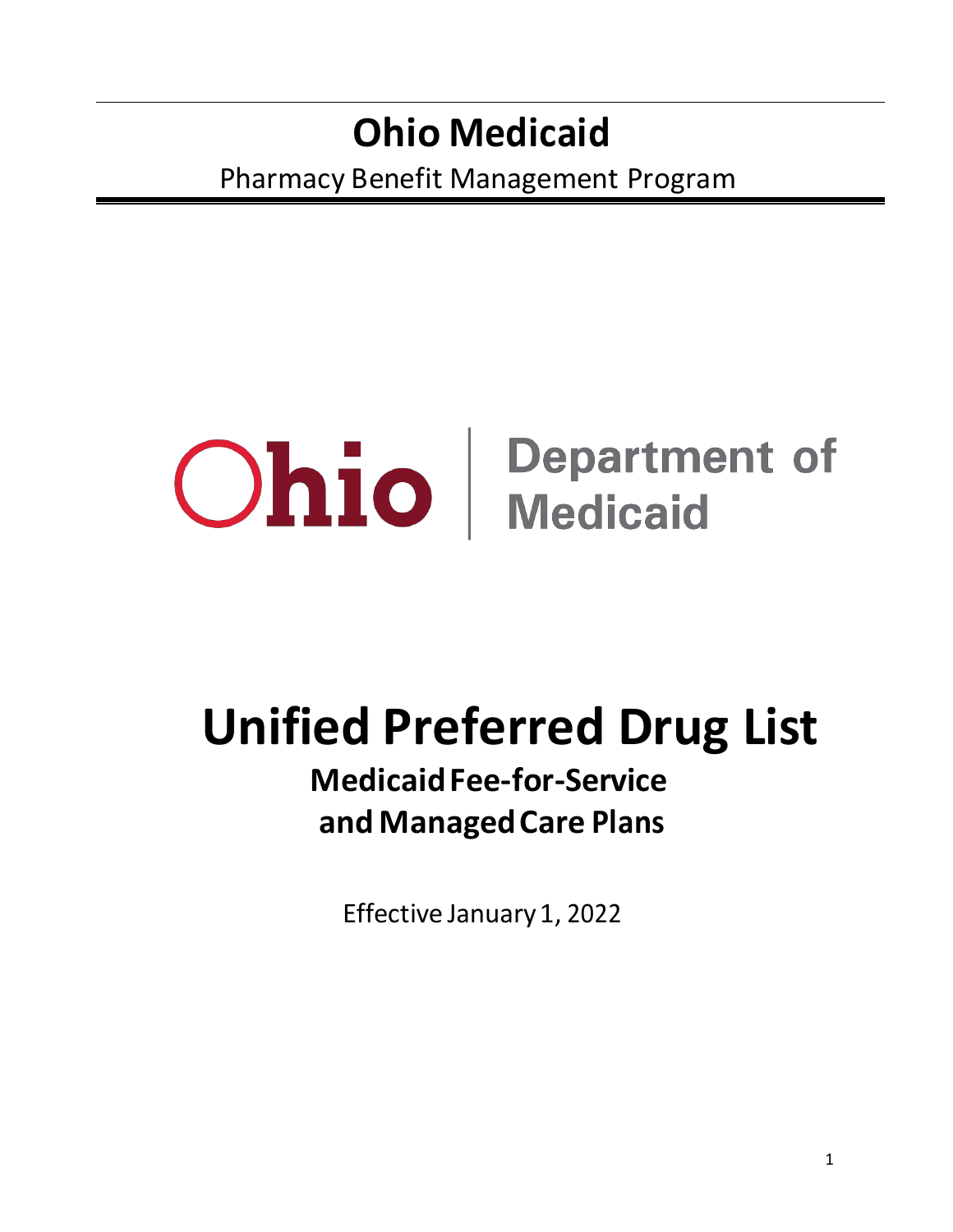#### **Pharmacy General Prior Authorization Requirements**

[https://pharmacy.medicaid.ohio.gov/sites/default/files/prior\\_authorization\\_and\\_step\\_therapy\\_frequently\\_asked](https://pharmacy.medicaid.ohio.gov/sites/default/files/prior_authorization_and_step_therapy_frequently_asked_questions_faq.pdf) questions faq.pdf

#### **Prior Authorization Medication Criteria**

<https://pharmacy.medicaid.ohio.gov/sites/default/files/UPDL%20Criteria.pdf>

#### **Prior Authorization Clinical Criteria for non-UPDL Medications**

[https://pharmacy.medicaid.ohio.gov/sites/default/files/Additional\\_Therapeutic\\_Classes\\_with\\_Clinical\\_](https://pharmacy.medicaid.ohio.gov/sites/default/files/Additional_Therapeutic_Classes_with_Clinical_Criteria.pdf) [Criteria.pdf](https://pharmacy.medicaid.ohio.gov/sites/default/files/Additional_Therapeutic_Classes_with_Clinical_Criteria.pdf) 

#### **Pharmacy Prior Authorization Fax Forms:**

<https://pharmacy.medicaid.ohio.gov/prior-authorization>

#### **Pharmacy Quantity Limits/Daily Dose Limits:**

[https://pharmacy.medicaid.ohio.gov/sites/default/files/Ohio\\_Medicaid\\_Quantity\\_Limits.pdf](https://pharmacy.medicaid.ohio.gov/sites/default/files/Ohio_Medicaid_Quantity_Limits.pdf)

#### **Ingredients and Excipients for Compounding**

<https://pharmacy.medicaid.ohio.gov/sites/default/files/COMPOUNDING.pdf>

The Statewide PDL is not an all-inclusive list of drugs covered by Ohio Department of Medicaid.

Medications that are new to market will be non-preferred until reviewed by Ohio Department of Medicaid's Pharmacy and Therapeutics Committee.

The list is set up in sections defined by therapeutic class. Products are listed by generic name if the generic is available. In most cases, a brand-name drug for which a generic product is available will be nonpreferred. Some medications may require a specific manufacturer or the brand to be dispensed

Ohio Department of Medicaid will not cover medications not part of the Medicaid Drug Rebate Program unless indicated.

Grandfathered categories will be denoted with a \* next to their title on the table of contents

#### **UPDL Legend**

**AR** (Age Restriction) - An age edit allows claims for members within a defined age range to adjudicate without authorization **BvG** (Brand Preferred Over the Generic) - The brand name medication is preferred over the generic equivalent **PA** (Clinical Prior Authorization) - A prior authorization is required before the medication will adjudicate **QL** (Quantity Limit) – A limit on the quantity that can be covered within a given time frame

**ST** (Step Therapy) - Medications require a trial with one or more preferred products before approval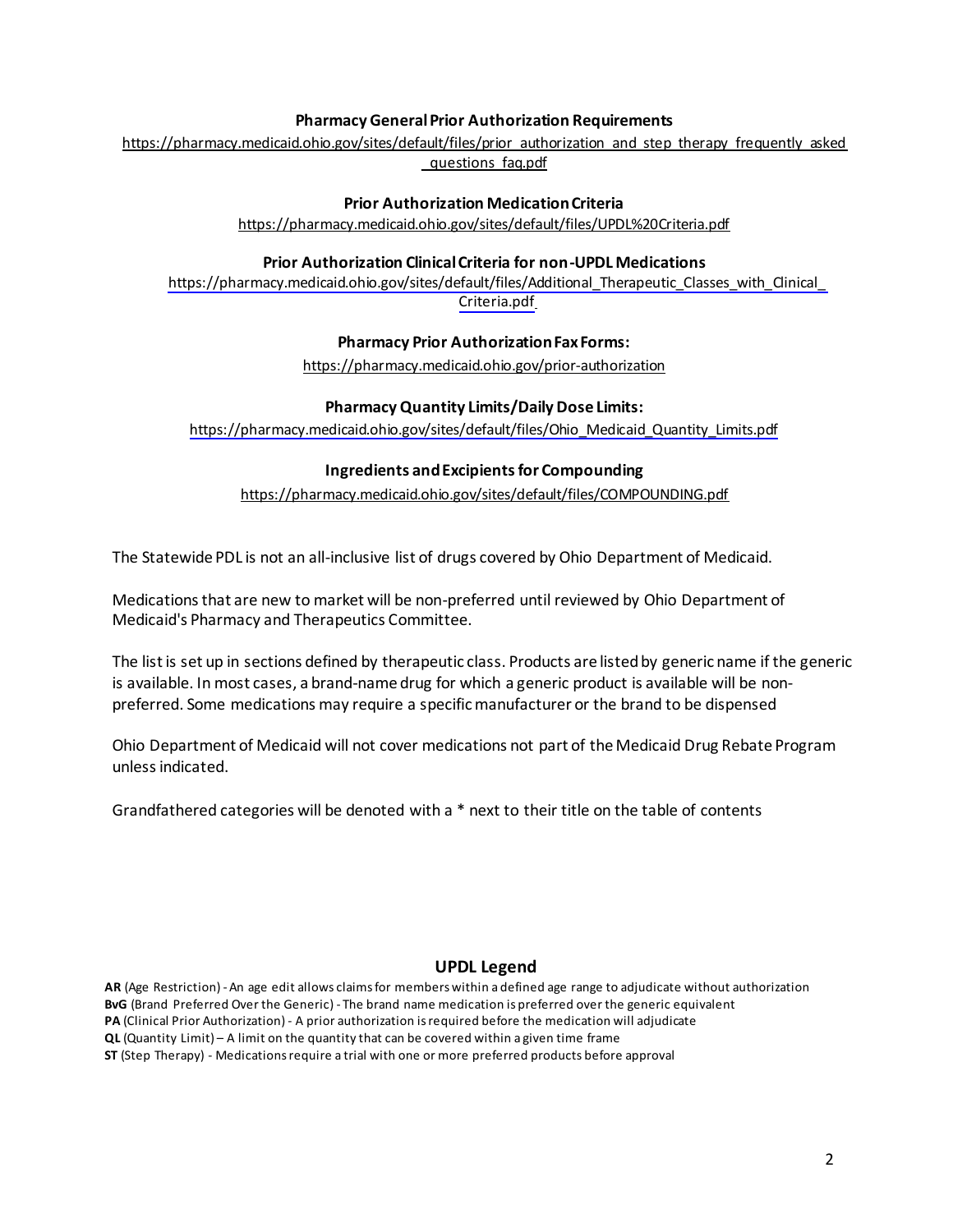### **Table of Contents**

| Blood Agents: Blood Formation, Coagulation, and Thrombosis Agents: Hematopoietic Agents7   |  |
|--------------------------------------------------------------------------------------------|--|
| Blood Formation, Coagulation, and Thrombosis Agents: Colony Stimulating Factors 7          |  |
|                                                                                            |  |
| Blood Formation, Coagulation, and Thrombosis Agents: Heparin-Related Preparations8         |  |
|                                                                                            |  |
|                                                                                            |  |
|                                                                                            |  |
|                                                                                            |  |
|                                                                                            |  |
|                                                                                            |  |
|                                                                                            |  |
|                                                                                            |  |
| Central Nervous System (CNS) Agents: Anti-Migraine Agents, Cluster Headache 12             |  |
|                                                                                            |  |
|                                                                                            |  |
|                                                                                            |  |
|                                                                                            |  |
|                                                                                            |  |
| Central Nervous System (CNS) Agents: Attention Deficit Hyperactivity Disorder Agents 15    |  |
|                                                                                            |  |
| Central Nervous System (CNS) Agents: Medication Assisted Treatment of Opioid Addiction  15 |  |
|                                                                                            |  |
|                                                                                            |  |
|                                                                                            |  |
|                                                                                            |  |
|                                                                                            |  |
|                                                                                            |  |
| Central Nervous System (CNS) Agents: Sedative-Hypnotics, Non-Barbiturate17                 |  |
| Central Nervous System (CNS) Agents: Skeletal Muscle Relaxants, Non-Benzodiazepine17       |  |
|                                                                                            |  |
|                                                                                            |  |
|                                                                                            |  |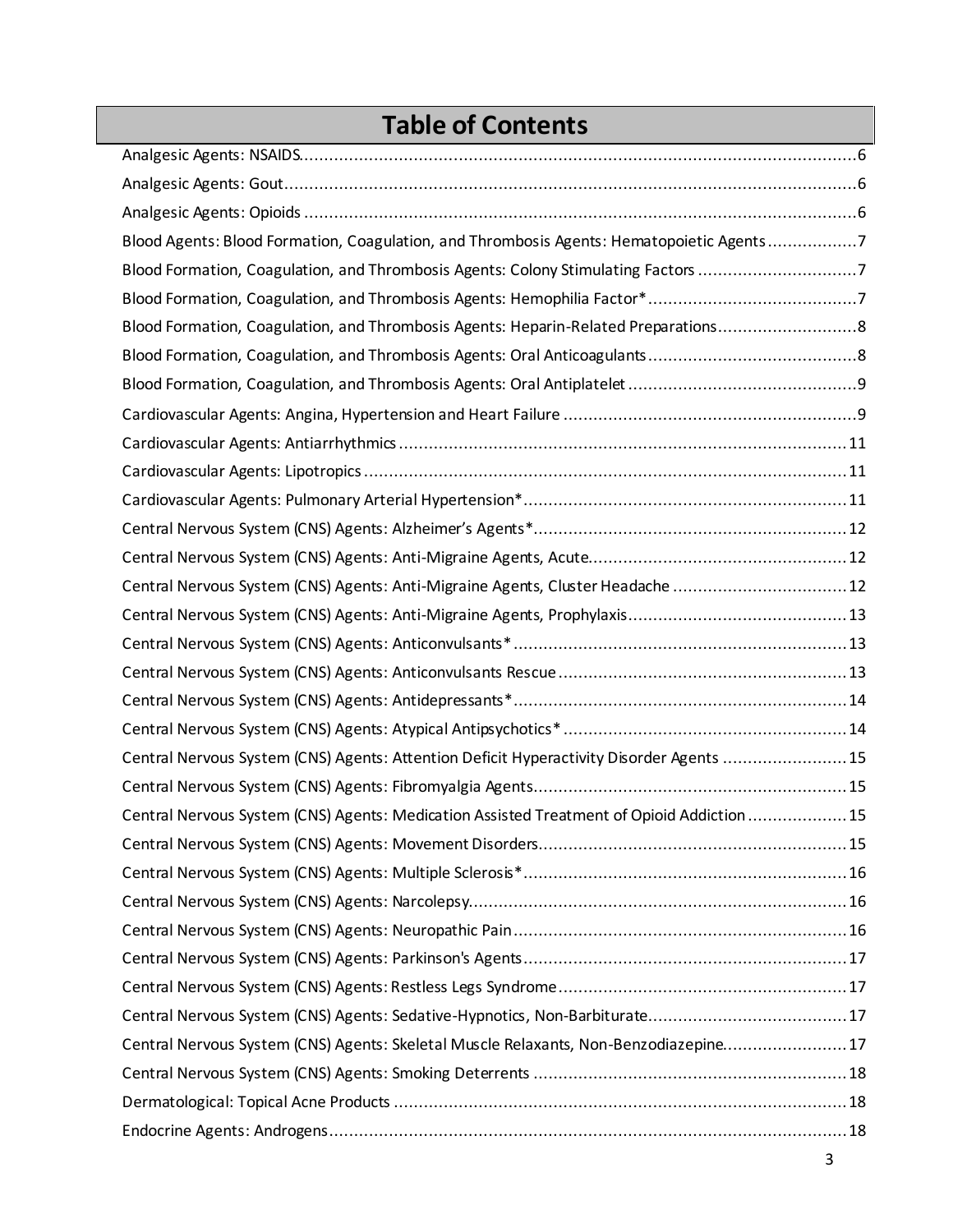| Infectious Disease Agents: Antifungals for Onychomycosis & Systemic Infections25        |  |
|-----------------------------------------------------------------------------------------|--|
|                                                                                         |  |
|                                                                                         |  |
|                                                                                         |  |
|                                                                                         |  |
| Ophthalmic Agents: Antibiotic and Antibiotic-Steroid Combination Drops and Ointments 27 |  |
|                                                                                         |  |
|                                                                                         |  |
|                                                                                         |  |
|                                                                                         |  |
|                                                                                         |  |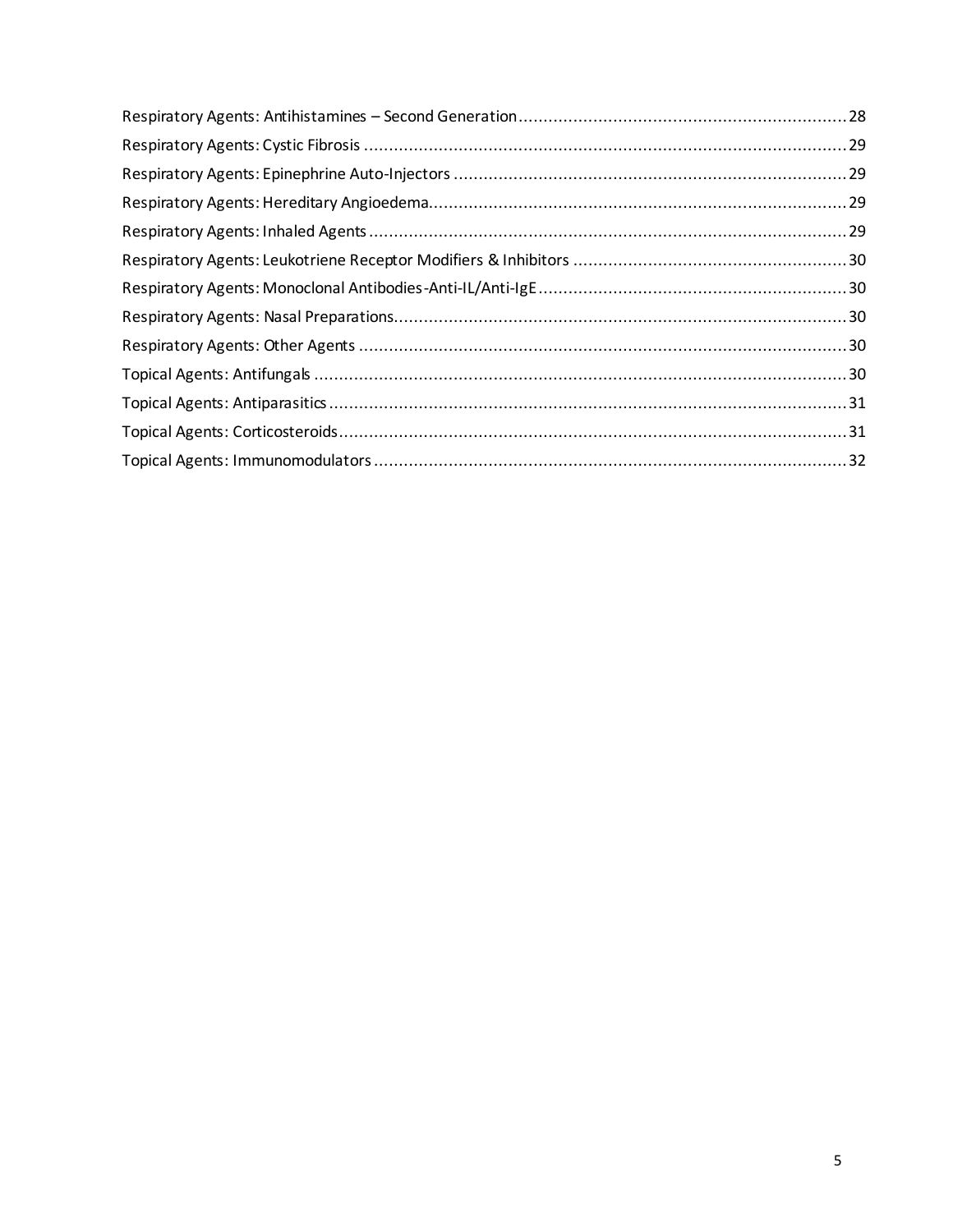<span id="page-5-0"></span>

| <b>Analgesic Agents: NSAIDS</b>           |                                    |
|-------------------------------------------|------------------------------------|
| <b>PREFERRED</b>                          | <b>NON-PREFERRED</b>               |
| Celecoxib                                 | Diclofenac/Misoprolol              |
| Diclofenac                                | Diclofenac Patch 1.3%              |
| Diclofenac DR                             | <b>Diclotrex</b>                   |
| Diclofenac ER                             | Fenoprofen 400mg                   |
| Diclofenac Gel 1%                         | Ibuprofen/Famotidine               |
| Etodolac                                  | Ketorolac Tromethamine Nasal Spray |
| Fenoprofen 600mg                          | Ketoprofen                         |
| Flurbiprofen                              | Licart Patch                       |
| Ibuprofen                                 | Meloxicam Cap                      |
| Indocin                                   | Naproxen CR                        |
| Indomethacin                              | Naproxen DR                        |
| Ketoprofen ER                             | Naproxen ER                        |
| Ketorolac                                 | Naproxen EC                        |
| Meclofenamate                             | Naproxen/Esomeprazole              |
| Mefenamic Acid                            | Pennsaid                           |
| <b>Meloxicam Tab</b>                      | Qmiiz ODT                          |
| Nabumetone                                | Relafen DS                         |
| Naproxen IR                               | Zipsor                             |
| Naproxen Susp AR                          | Zorvolex                           |
| Oxaprozin                                 |                                    |
| Piroxicam                                 |                                    |
| Sulindac                                  |                                    |
| Linkto Critoria: Analgocic Agonte: NGAIDE |                                    |

**Link to Criteria: [Analgesic Agents: NSAIDS](https://pharmacy.medicaid.ohio.gov/sites/default/files/20220101_UPDL_Criteria_Final.pdf#page=5)**

| <b>Analgesic Agents: Gout</b>            |                             |
|------------------------------------------|-----------------------------|
| <b>NON-PREFERRED</b><br><b>PREFERRED</b> |                             |
| Allopurinol                              | Colchicine Cap QL           |
| Colchicine Tab <sup>PA QL</sup>          | Gloperba Susp <sup>QL</sup> |
| Probenecid                               | Uloric BvG                  |
| Probenecid/Colchicine PA                 |                             |

#### **Link to Criteria: [Analgesic Agents: Gout](https://pharmacy.medicaid.ohio.gov/sites/default/files/20220101_UPDL_Criteria_Final.pdf#page=6)**

| <b>Analgesic Agents: Opioids</b>                                     |                                                                                                       |
|----------------------------------------------------------------------|-------------------------------------------------------------------------------------------------------|
| <b>PREFERRED</b>                                                     | <b>NON-PREFERRED</b>                                                                                  |
| Acetaminophen/Codeine <sup>QL</sup>                                  | Acetaminophen/Caffeine/Dihydrocodeine QL                                                              |
| Butalbital/Acetaminophen/Caffeine/Codeine QL                         | Belbuca <sup>QL</sup>                                                                                 |
| Butalbital/Aspirin/Caffeine/Codeine QL                               | Benzhydrocodone/Acetaminophen <sup>QL</sup>                                                           |
| Butorphanol <sup>QL</sup>                                            | Buprenorphine TD Patch Weekly QL                                                                      |
| <b>Butrans BVG PA QL</b>                                             | Butalbital/Acetaminophen/Caffeine/Codeine 50-300-40-30mgQL                                            |
| Codeine <sup>QL</sup>                                                | Dsuvia <sup>QL</sup>                                                                                  |
| Hydrocodone/Acetaminophen <sup>QL</sup>                              | Fentanyl <sup>QL</sup>                                                                                |
| Hydromorphone IR QL                                                  | Hydrocodone Bitartrate ER 12HR CapQL                                                                  |
| $AR = Age$ Restriction<br>PA = Clinical Prior Authorization Required | $ST = Step Theory Required$<br>$QL =$ Quantity Limit<br><b>ByG</b> = Brand Preferred Over the Generic |

Ohio Medicaid Unified PDL effective January 1, 2022 6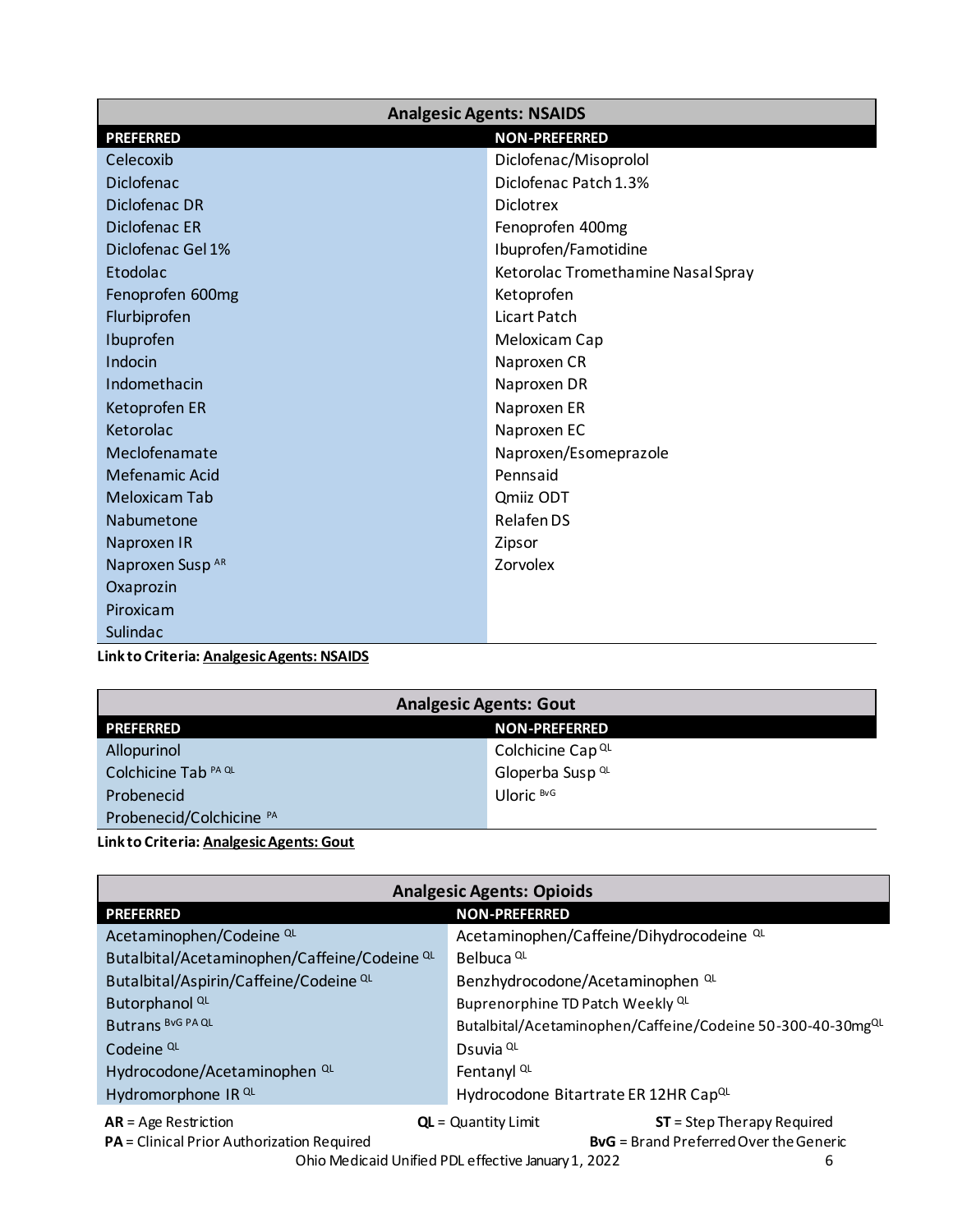<span id="page-6-0"></span>

| <b>Analgesic Agents: Opioids</b>      |                                                       |  |
|---------------------------------------|-------------------------------------------------------|--|
| <b>PREFERRED</b>                      | <b>NON-PREFERRED</b>                                  |  |
| Morphine ER Tab <sup>PA QL</sup>      | Hydrocodone Bitartrate ER 24HR Tab <sup>QL</sup>      |  |
| Morphine Sol <sup>QL</sup>            | Hydrocodone/Acetaminophen 5-300, 7.5-300, 10-300mg QL |  |
| Morphine Tab <sup>QL</sup>            | Hydrocodone/Ibuprofen <sup>QL</sup>                   |  |
| Oxycodone Cap QL                      | Hydromorphone ER QL                                   |  |
| Oxycodone Sol <sup>QL</sup>           | Levorphanol <sup>QL</sup>                             |  |
| Oxycodone Tab QL                      | Meperidine <sup>QL</sup>                              |  |
| Oxycodone/Acetaminophen <sup>QL</sup> | Methadone <sup>QL</sup>                               |  |
| Tramadol <sup>QL</sup>                | Morphine ER 24HR Cap QL                               |  |
| Tramadol/Acetaminophen <sup>QL</sup>  | Nucynta, ER <sup>QL</sup>                             |  |
|                                       | Oxaydo QL                                             |  |
|                                       | Oxycodone ER QL                                       |  |
|                                       | Oxycodone/Ibuprofen QL                                |  |
|                                       | Oxymorphone, ER QL                                    |  |
|                                       | Pentazocine/Naloxone QL                               |  |
|                                       | Qdolo <sup>QL</sup>                                   |  |
|                                       | Tramadol ER <sup>QL</sup>                             |  |
|                                       | Xtampza ER <sup>QL</sup>                              |  |

**Link to Criteria: [Analgesic Agents: Opioids](https://pharmacy.medicaid.ohio.gov/sites/default/files/20220101_UPDL_Criteria_Final.pdf#page=7)** 

| Blood Agents: Blood Formation, Coagulation, and Thrombosis Agents: Hematopoietic Agents |         |  |
|-----------------------------------------------------------------------------------------|---------|--|
| <b>PREFERRED</b><br><b>NON-PREFERRED</b>                                                |         |  |
| Epogen <sup>PA</sup>                                                                    | Aranesp |  |
| Mircera <sup>PA</sup>                                                                   | Procrit |  |
| Retacrit <sup>PA</sup>                                                                  |         |  |

**Link to Criteria: [Blood Agents: Blood Formation, Coagulation, And Thrombosis Agents: Hematopoietic Agents](https://pharmacy.medicaid.ohio.gov/sites/default/files/20220101_UPDL_Criteria_Final.pdf#page=9)** 

| Blood Formation, Coagulation, and Thrombosis Agents: Colony Stimulating Factors |                      |
|---------------------------------------------------------------------------------|----------------------|
| <b>PREFERRED</b>                                                                | <b>NON-PREFERRED</b> |
| Neupogen <sup>PA</sup>                                                          | Fulphila             |
| Ziextenzo <sup>PA</sup>                                                         | Granix               |
|                                                                                 | Leukine              |
|                                                                                 | Neulasta             |
|                                                                                 | Nivestym             |
|                                                                                 | Nyvepria             |
|                                                                                 | Udenyca              |
|                                                                                 | Zarxio               |

**Link to Criteria: [Blood Formation, Coagulation, and Thrombosis Agents: Colony Stimulating Factors](https://pharmacy.medicaid.ohio.gov/sites/default/files/20220101_UPDL_Criteria_Final.pdf#page=10)** 

| Blood Formation, Coagulation, and Thrombosis Agents: Hemophilia Factor* |               |  |
|-------------------------------------------------------------------------|---------------|--|
| <b>PREFERRED</b>                                                        | NON-PREFERRED |  |
| Advate PA                                                               | Jivi          |  |
| Adynovate <sup>PA</sup>                                                 | Kovaltry      |  |
|                                                                         |               |  |

Ohio Medicaid Unified PDL effective January 1, 2022 7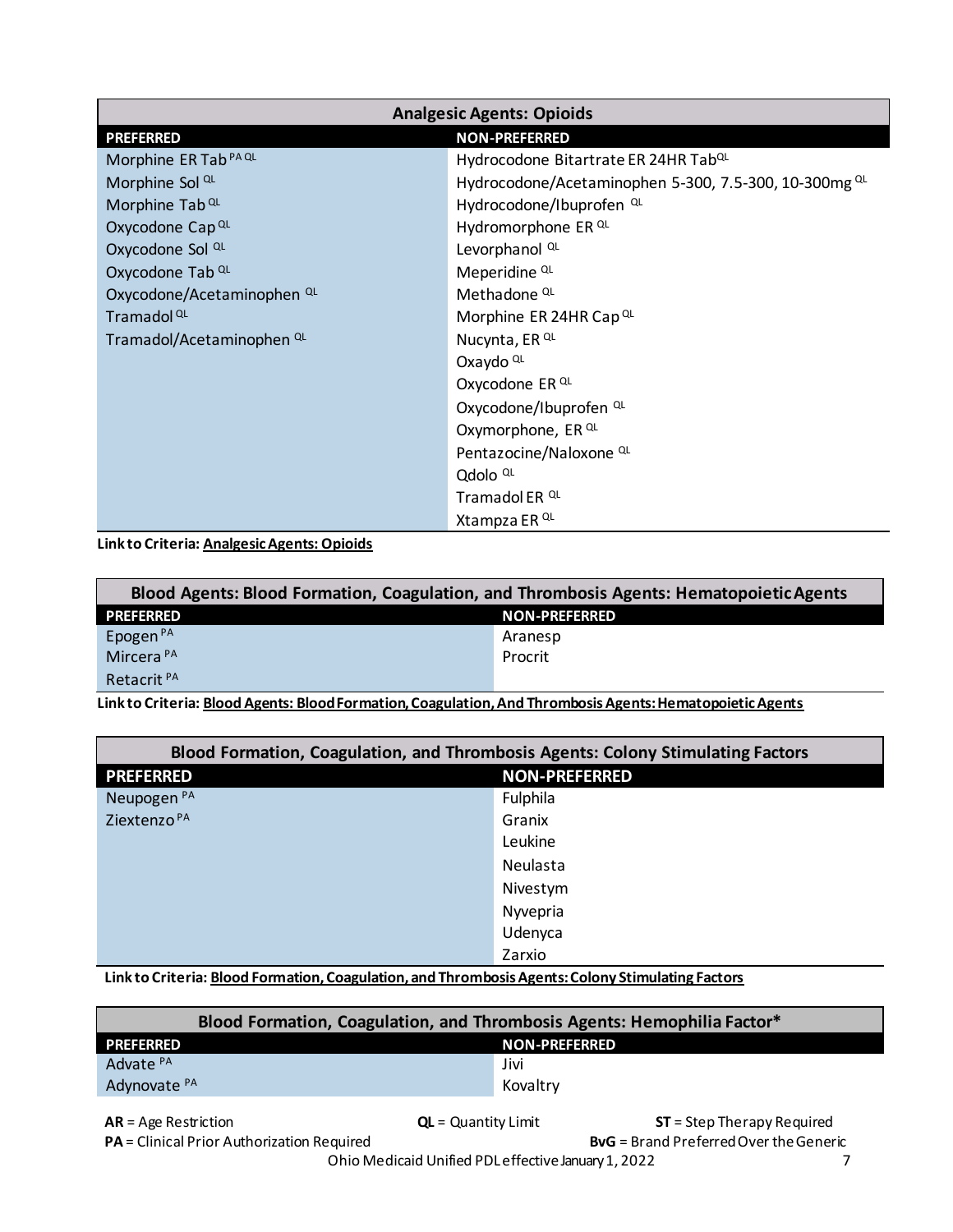<span id="page-7-0"></span>

| Blood Formation, Coagulation, and Thrombosis Agents: Hemophilia Factor* |           |  |
|-------------------------------------------------------------------------|-----------|--|
| <b>NON-PREFERRED</b><br><b>PREFERRED</b>                                |           |  |
| Afstyla <sup>PA</sup>                                                   | Nuwiq     |  |
| Alphanate <sup>PA</sup>                                                 | Obizur    |  |
| Alphanine SD <sup>PA</sup>                                              | Rebinyn   |  |
| Alprolix <sup>PA</sup>                                                  | Sevenfact |  |
| Benefix <sup>PA</sup>                                                   | Vonvendi  |  |
| Corifact <sup>PA</sup>                                                  |           |  |
| Eloctate <sup>PA</sup>                                                  |           |  |
| Esperoct <sup>PA</sup>                                                  |           |  |
| Feiba <sup>PA</sup>                                                     |           |  |
| Hemlibra <sup>PA</sup>                                                  |           |  |
| Hemofil M <sup>PA</sup>                                                 |           |  |
| Humate-PPA                                                              |           |  |
| Idelvion <sup>PA</sup>                                                  |           |  |
| Ixinity <sup>PA</sup>                                                   |           |  |
| Koate <sup>PA</sup>                                                     |           |  |
| Kogenate FS PA                                                          |           |  |
| Mononine PA                                                             |           |  |
| Novoeight <sup>PA</sup>                                                 |           |  |
| Novoseven RT <sup>PA</sup>                                              |           |  |
| Profilnine <sup>PA</sup>                                                |           |  |
| Recombinate <sup>PA</sup>                                               |           |  |
| Rixubis <sup>PA</sup>                                                   |           |  |
| Wilate <sup>PA</sup>                                                    |           |  |
| Xyntha <sup>PA</sup>                                                    |           |  |

Link to Criteria: Blood Formation, Coagulation, and Thrombosis Agents: Hemophilia Factors

| Blood Formation, Coagulation, and Thrombosis Agents: Heparin-Related Preparations                   |              |
|-----------------------------------------------------------------------------------------------------|--------------|
| <b>PREFERRED</b><br><b>NON-PREFERRED</b>                                                            |              |
| Enoxaparin                                                                                          | Fondaparinux |
|                                                                                                     | Fragmin      |
| Link to Criteria: Blood Formation. Coagulation. and Thrombosis Agents: Heparin-Related Preparations |              |

| <b>Blood Formation, Coagulation, and Thrombosis Agents: Oral Anticoagulants</b> |                      |         |
|---------------------------------------------------------------------------------|----------------------|---------|
| <b>PREFERRED</b>                                                                | <b>NON-PREFERRED</b> |         |
| <b>Eliquis</b>                                                                  |                      | Savaysa |
| Pradaxa                                                                         |                      |         |
| Warfarin                                                                        |                      |         |
| Xarelto                                                                         |                      |         |

Link to Criteria: Blood Formation, Coagulation, and Thrombosis Agents: Oral Anticoagulants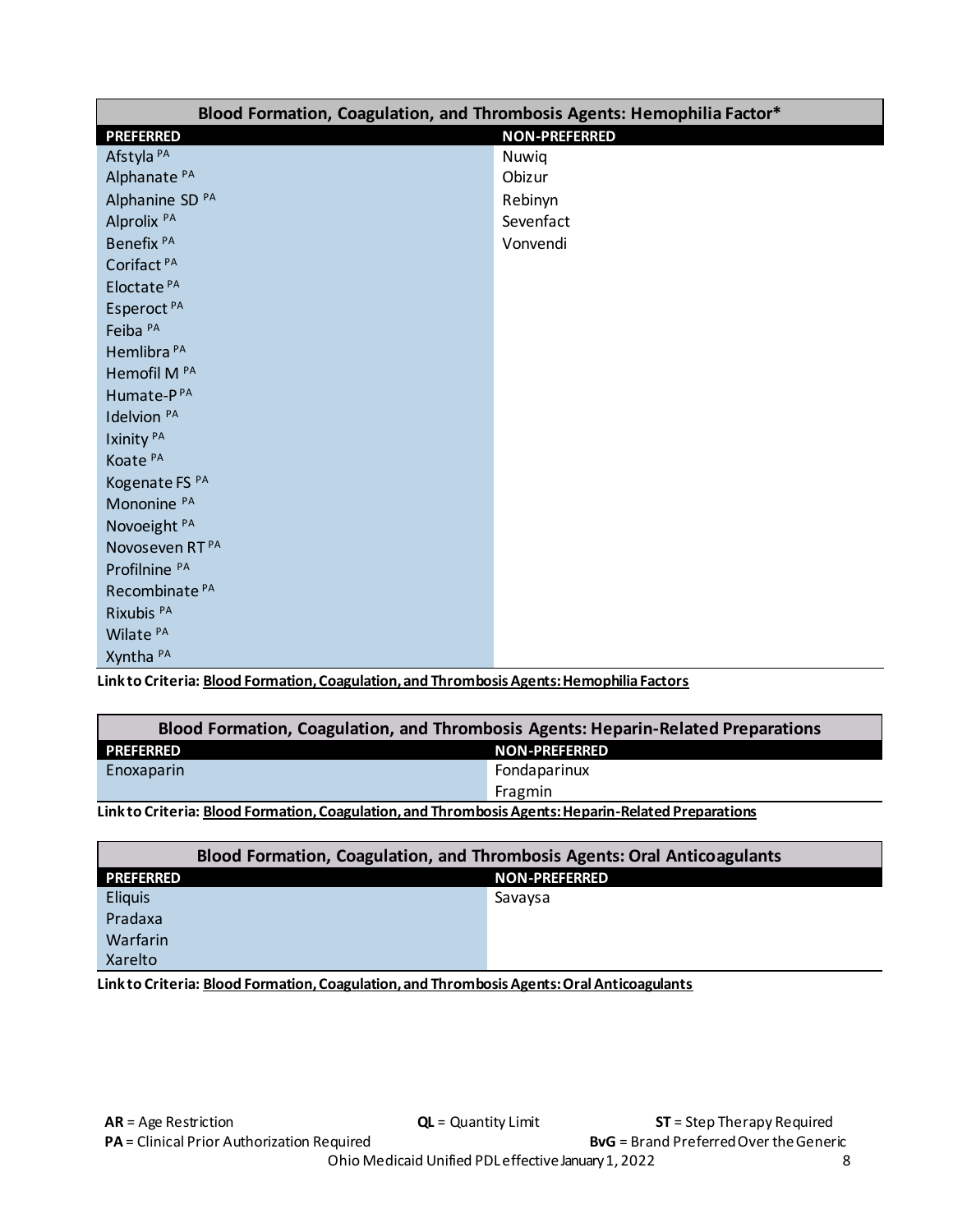<span id="page-8-0"></span>

| Blood Formation, Coagulation, and Thrombosis Agents: Oral Antiplatelet |                      |  |
|------------------------------------------------------------------------|----------------------|--|
| <b>PREFERRED</b>                                                       | <b>NON-PREFERRED</b> |  |
| Aspirin                                                                | Yosprala             |  |
| Aspirin/Dipyridamole ER                                                | Zontivity            |  |
| <b>Brilinta</b>                                                        |                      |  |
| Clopidogrel                                                            |                      |  |
| Prasugrel                                                              |                      |  |

**Link to Criteria: [Blood Formation, Coagulation, and Thrombosis Agents: Oral Antiplatelet](https://pharmacy.medicaid.ohio.gov/sites/default/files/20220101_UPDL_Criteria_Final.pdf#page=14)** 

| Cardiovascular Agents: Angina, Hypertension and Heart Failure |                                 |  |  |
|---------------------------------------------------------------|---------------------------------|--|--|
| <b>NON-PREFERRED</b><br><b>PREFERRED</b>                      |                                 |  |  |
| Acebutolol                                                    | Aliskiren                       |  |  |
| Amlodipine                                                    | Candesartan                     |  |  |
| Amlodipine Valsartan                                          | Candesartan/Hydrochlorothiazide |  |  |
| Amlodipine/Benazepril                                         | Carospir                        |  |  |
| Amlodipine/Olmesartan                                         | Carvedilol ER                   |  |  |
| Amlodipine/Valsartan/Hydrochlorothiazide                      | Corlanor                        |  |  |
| Atenolol                                                      | Edarbi                          |  |  |
| Atenolol/Chlorthalidone                                       | Diltiazem 24HR ER Tabs          |  |  |
| Benazepril                                                    | Edarbyclor                      |  |  |
| Benazepril/Hydrochlorothiazide                                | Enalapril Sol                   |  |  |
| Betaxolol                                                     | Hydralazine/Hydrochlorothiazide |  |  |
| <b>Bisoprolol</b>                                             | Innopran XL                     |  |  |
| Bisoprolol/Hydrochlorothiazide                                | Isradipine                      |  |  |
| Bystolic BvG                                                  | Kapspargo                       |  |  |
| Captopril                                                     | Katerzia                        |  |  |
| Captopril/Hydrochlorothiazide                                 | Nebivolol                       |  |  |
| Cartia XT                                                     | Nimodipine                      |  |  |
| Carvedilol                                                    | Nisoldipine                     |  |  |
| Clonidine                                                     | Nymalize                        |  |  |
| Diltiazem                                                     | <b>Qbrelis</b>                  |  |  |
| Diltiazem 12HR ER Cap                                         | Sotylize                        |  |  |
| Diltiazem 24HR ER Cap                                         | Tekturna/HCT                    |  |  |
| Doxazosin                                                     | Telmisartan                     |  |  |
| Dutoprol                                                      | Telmisartan/Hydrochlorothiazide |  |  |
| Enalapril                                                     | Verapamil 200, 300mg ER 24HR    |  |  |
| Enalapril/Hydrochlorothiazide                                 | Verquvo                         |  |  |
| Entresto <sup>PA</sup>                                        |                                 |  |  |
| Epaned <sup>BvG</sup>                                         |                                 |  |  |
| Eplerenone                                                    |                                 |  |  |
| Felodipine ER                                                 |                                 |  |  |
| Fosinopril                                                    |                                 |  |  |
| Fosinopril/Hydrochlorothiazide                                |                                 |  |  |
| Guanfacine                                                    |                                 |  |  |

**PA** = Clinical Prior Authorization Required **BVG** = Brand Preferred Over the Generic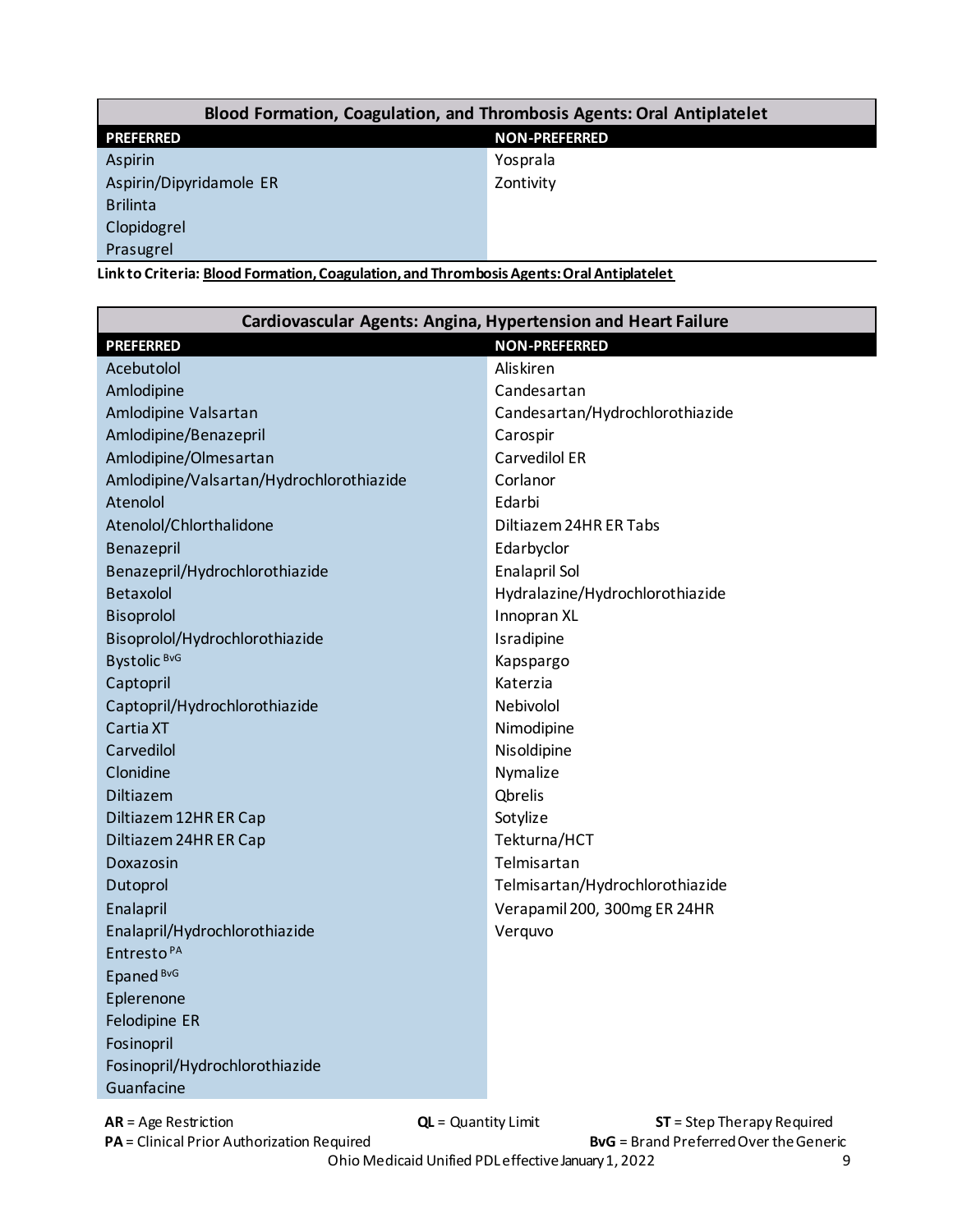| Cardiovascular Agents: Angina, Hypertension and Heart Failure |                      |
|---------------------------------------------------------------|----------------------|
| <b>PREFERRED</b>                                              | <b>NON-PREFERRED</b> |
| Hemangeol <sup>AR</sup>                                       |                      |
| Hydralazine                                                   |                      |
| Irbesartan                                                    |                      |
| Irbesartan/Hydrochlorothiazide                                |                      |
| Labetalol                                                     |                      |
| Lisinopril                                                    |                      |
| Lisinopril/Hydrochlorothiazide                                |                      |
| Losartan                                                      |                      |
| Losartan/Hydrochlorothiazide                                  |                      |
| Olmesartan                                                    |                      |
| Olmesartan/Amlodipine/ Hydrochlorothiazide                    |                      |
| Olmesartan/Hydrochlorothiazide                                |                      |
| Methyldopa                                                    |                      |
| Methyldopa/Hydrochlorothiazide                                |                      |
| <b>Metoprolol Succinate ER</b>                                |                      |
| Metoprolol Tartrate                                           |                      |
| Metoprolol/Hydrochlorothiazide                                |                      |
| Minoxidil                                                     |                      |
| Moexipril                                                     |                      |
| Nadolol                                                       |                      |
| Nadolol/Bendroflumethiazide                                   |                      |
| Nicardipine                                                   |                      |
| Nifedipine                                                    |                      |
| Perindopril                                                   |                      |
| Pindolol                                                      |                      |
| Prazosin                                                      |                      |
| Propranolol                                                   |                      |
| Propranolol/Hydrochlorothiazide                               |                      |
| Quinapril                                                     |                      |
| Quinapril/Hydrochlorothiazide                                 |                      |
| Ramipril                                                      |                      |
| Ranolazine                                                    |                      |
| Sotalol                                                       |                      |
| Spironolactone                                                |                      |
| Spironolactone/Hydrochlorothiazide                            |                      |
| Telmisartan/Amlodipine                                        |                      |
| Terazosin                                                     |                      |
| Timolol                                                       |                      |
| Trandolapril                                                  |                      |
| Trandolapril/Verapamil                                        |                      |
| Valsartan                                                     |                      |
| Valsartan/HCTZ                                                |                      |

**AR** = Age Restriction **CL** = Quantity Limit **ST** = Step Therapy Required<br>**PA** = Clinical Prior Authorization Required **BVG** = Brand Preferred Over the Generic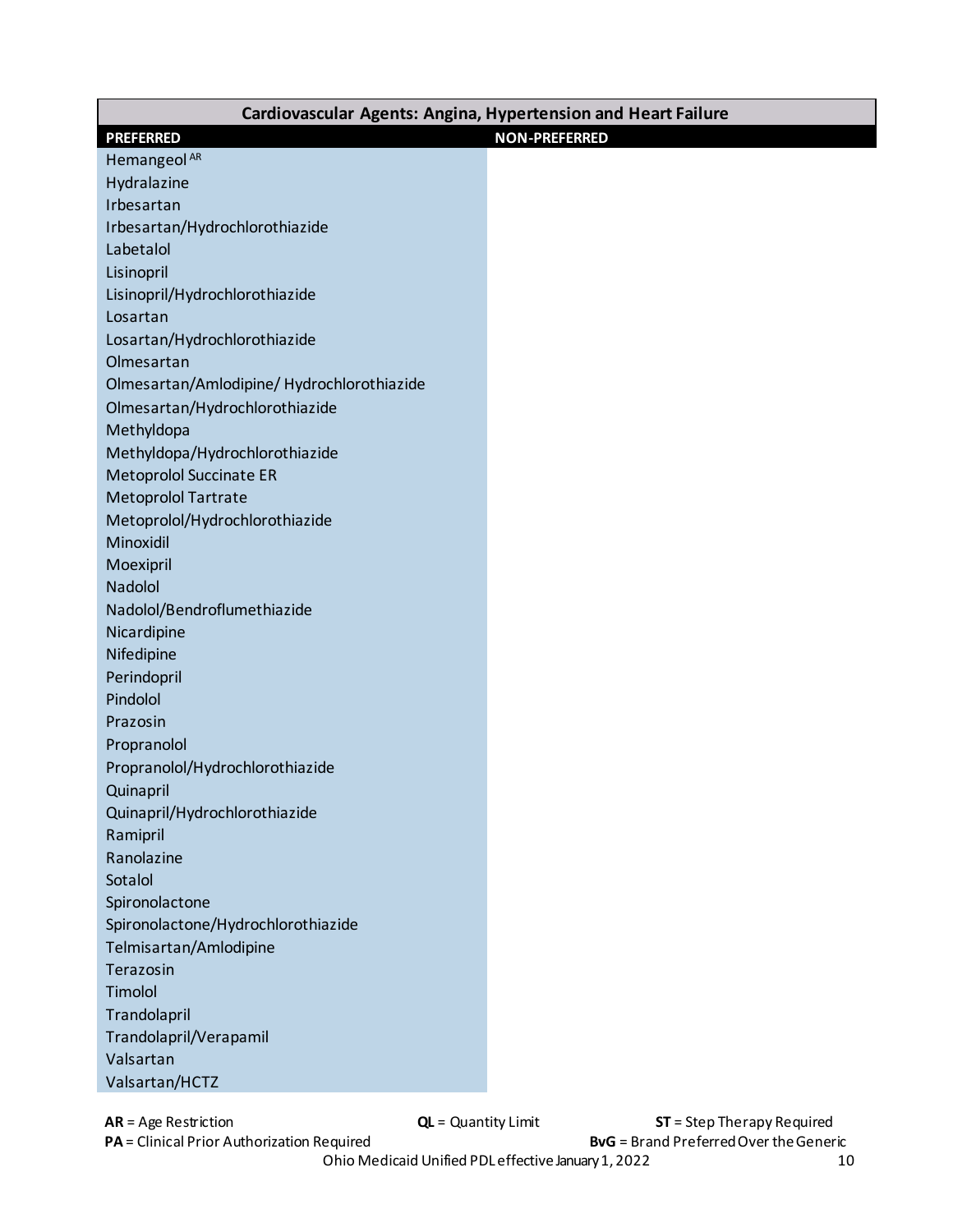#### **Cardiovascular Agents: Angina, Hypertension and Heart Failure**

<span id="page-10-0"></span>**PREFERRED NON-PREFERRED** 

Verapamil

Verapamil SR

**Link to Criteria: [Cardiovascular Agents: Angina, Hypertension & Heart Failure](https://pharmacy.medicaid.ohio.gov/sites/default/files/20220101_UPDL_Criteria_Final.pdf#page=15)** 

| <b>Cardiovascular Agents: Antiarrhythmics</b> |  |  |
|-----------------------------------------------|--|--|
| <b>NON-PREFERRED</b><br><b>PREFERRED</b>      |  |  |
| Amiodarone 100mg and 400mg                    |  |  |
| Multaq                                        |  |  |
|                                               |  |  |
|                                               |  |  |
|                                               |  |  |
|                                               |  |  |
|                                               |  |  |
| Quinidine, ER                                 |  |  |
|                                               |  |  |

**Link to Criteria[: Cardiovascular Agents: Antiarrhythmics](https://pharmacy.medicaid.ohio.gov/sites/default/files/20220101_UPDL_Criteria_Final.pdf#page=17)** 

| <b>Cardiovascular Agents: Lipotropics</b> |                                                        |  |
|-------------------------------------------|--------------------------------------------------------|--|
| <b>PREFERRED</b><br><b>NON-PREFERRED</b>  |                                                        |  |
| Atorvastatin                              | Altoprev                                               |  |
| Cholestyramine, Light                     | Amlodipine/Atorvastatin                                |  |
| Colestipol Tab                            | Colesevelam                                            |  |
| Ezetimibe                                 | <b>Colestipol Granules</b>                             |  |
| Fenofibrate 48 and 145mg Tab              | Ezetimibe/Simvastatin                                  |  |
| Gemfibrozil                               | Ezallor                                                |  |
| Lovastatin                                | Fenofibrate 30, 43, 50, 67, 90, 130, 134 and 150mg Cap |  |
| Omega-3-Acid Ethyl Esters                 | Fenofibrate 40, 54, 120 and 160mg Tab                  |  |
| Niacin OTC                                | Fenofibric Acid                                        |  |
| Niacin ER OTC                             | Fluvastatin                                            |  |
| Praluent PA                               | Livalo                                                 |  |
| Pravastatin                               | Nexletol                                               |  |
| Prevalite                                 | Nexlizet                                               |  |
| Repatha <sup>PA</sup>                     | Niacin ER Tab                                          |  |
| Rosuvastatin                              | Vascepa                                                |  |
| Simvastatin                               | Zypitamag                                              |  |

**Link to Criteria: [Cardiovascular Agents: Lipotropics](https://pharmacy.medicaid.ohio.gov/sites/default/files/20220101_UPDL_Criteria_Final.pdf#page=18)** 

| Cardiovascular Agents: Pulmonary Arterial Hypertension*                                     |                       |                             |
|---------------------------------------------------------------------------------------------|-----------------------|-----------------------------|
| <b>PREFERRED</b>                                                                            | <b>NON-PREFERRED</b>  |                             |
| Ambrisentan <sup>PA</sup>                                                                   | Adempas               |                             |
| Sildenafil <sup>PA</sup>                                                                    | Bosentan              |                             |
| Sildenafil Susp AR PA                                                                       | Epoprostenol          |                             |
| Tadalafil <sup>PA</sup>                                                                     | Opsumit               |                             |
| $AR = Age$ Restriction                                                                      | $QL =$ Quantity Limit | $ST = Step Theory Required$ |
| <b>BvG</b> = Brand Preferred Over the Generic<br>PA = Clinical Prior Authorization Required |                       |                             |
| Ohio Medicaid Unified PDL effective January 1, 2022<br>11                                   |                       |                             |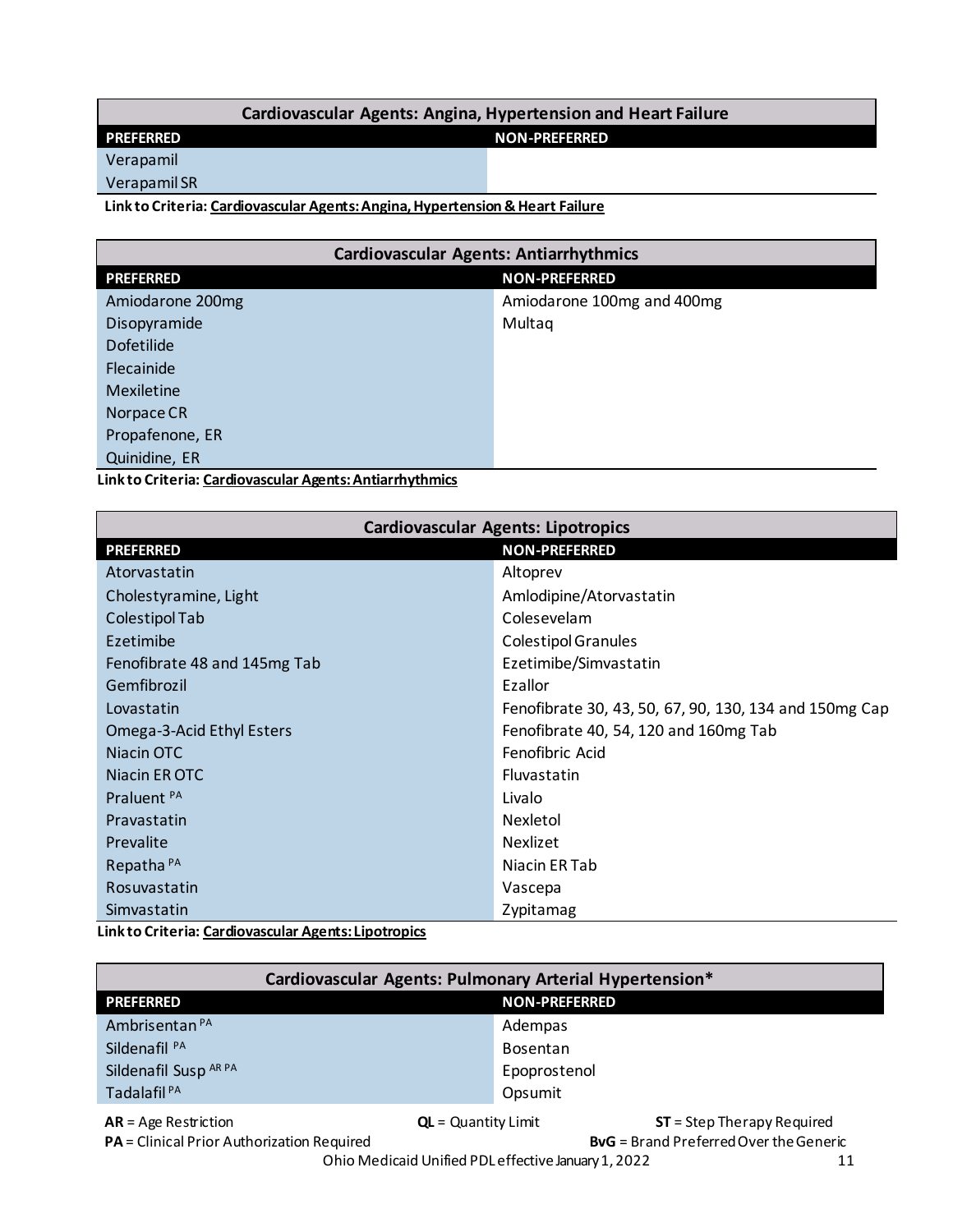<span id="page-11-0"></span>

| Cardiovascular Agents: Pulmonary Arterial Hypertension* |                      |
|---------------------------------------------------------|----------------------|
| <b>PREFERRED</b><br><b>NON-PREFERRED</b>                |                      |
| Tracleer BvG PA                                         | <b>Tracleer Susp</b> |
|                                                         | Treprostinil         |
|                                                         | Tyvaso               |
|                                                         | Uptravi              |
|                                                         | Ventavis             |

**Link to Criteria: [Cardiovascular Agents: Pulmonary Arterial Hypertension](https://pharmacy.medicaid.ohio.gov/sites/default/files/20220101_UPDL_Criteria_Final.pdf#page=20)** 

| Central Nervous System (CNS) Agents: Alzheimer's Agents* |                      |  |
|----------------------------------------------------------|----------------------|--|
| <b>PREFERRED</b>                                         | <b>NON-PREFERRED</b> |  |
| Donepezil 5mg, 10mg Tab                                  | Donepezil 23mg Tab   |  |
| Donepezil ODT                                            | Galantamine Sol      |  |
| Exelon Patch BvG                                         | Memantine ER         |  |
| Galantamine Tab                                          | Memantine Sol        |  |
| Galantamine ER Cap                                       | Namzaric             |  |
| Memantine Tab                                            | Rivastigmine Patch   |  |
| Rivastigmine Cap                                         |                      |  |

**Link to Criteria: [Central Nervous System \(CNS\) Agents: Alzheimer's Agents](https://pharmacy.medicaid.ohio.gov/sites/default/files/20220101_UPDL_Criteria_Final.pdf#page=21)**

| Central Nervous System (CNS) Agents: Anti-Migraine Agents, Acute                    |                      |  |
|-------------------------------------------------------------------------------------|----------------------|--|
| <b>PREFERRED</b>                                                                    | <b>NON-PREFERRED</b> |  |
| Naratriptan                                                                         | Almotriptan          |  |
| Nurtec ODT <sup>QL ST</sup>                                                         | Dihydroergotamine    |  |
| Rizatriptan                                                                         | Eletriptan           |  |
| Sumatriptan                                                                         | Ergomar              |  |
|                                                                                     | Frovatriptan         |  |
|                                                                                     | Migergot             |  |
|                                                                                     | Onzetra Xsail        |  |
|                                                                                     | Reyvow               |  |
|                                                                                     | Sumatriptan/Naproxen |  |
|                                                                                     | Tosymra              |  |
|                                                                                     | Ubrelvy              |  |
| Zolmitriptan                                                                        |                      |  |
| Lielche Cuiteria: Control Norvaus Sustans (CNS) Aconta: Anti Microine Aconta, Acute |                      |  |

**Link to Criteria: [Central Nervous System \(CNS\) Agents: Anti-Migraine Agents, Acute](https://pharmacy.medicaid.ohio.gov/sites/default/files/20220101_UPDL_Criteria_Final.pdf#page=22)** 

| Central Nervous System (CNS) Agents: Anti-Migraine Agents, Cluster Headache                   |                      |  |
|-----------------------------------------------------------------------------------------------|----------------------|--|
| PREFERRED                                                                                     | <b>NON-PREFERRED</b> |  |
| Verapamil                                                                                     | Emgality             |  |
| Link to Criteria: Central Nervous System (CNS) Agents: Anti-Migraine Agents, Cluster Headache |                      |  |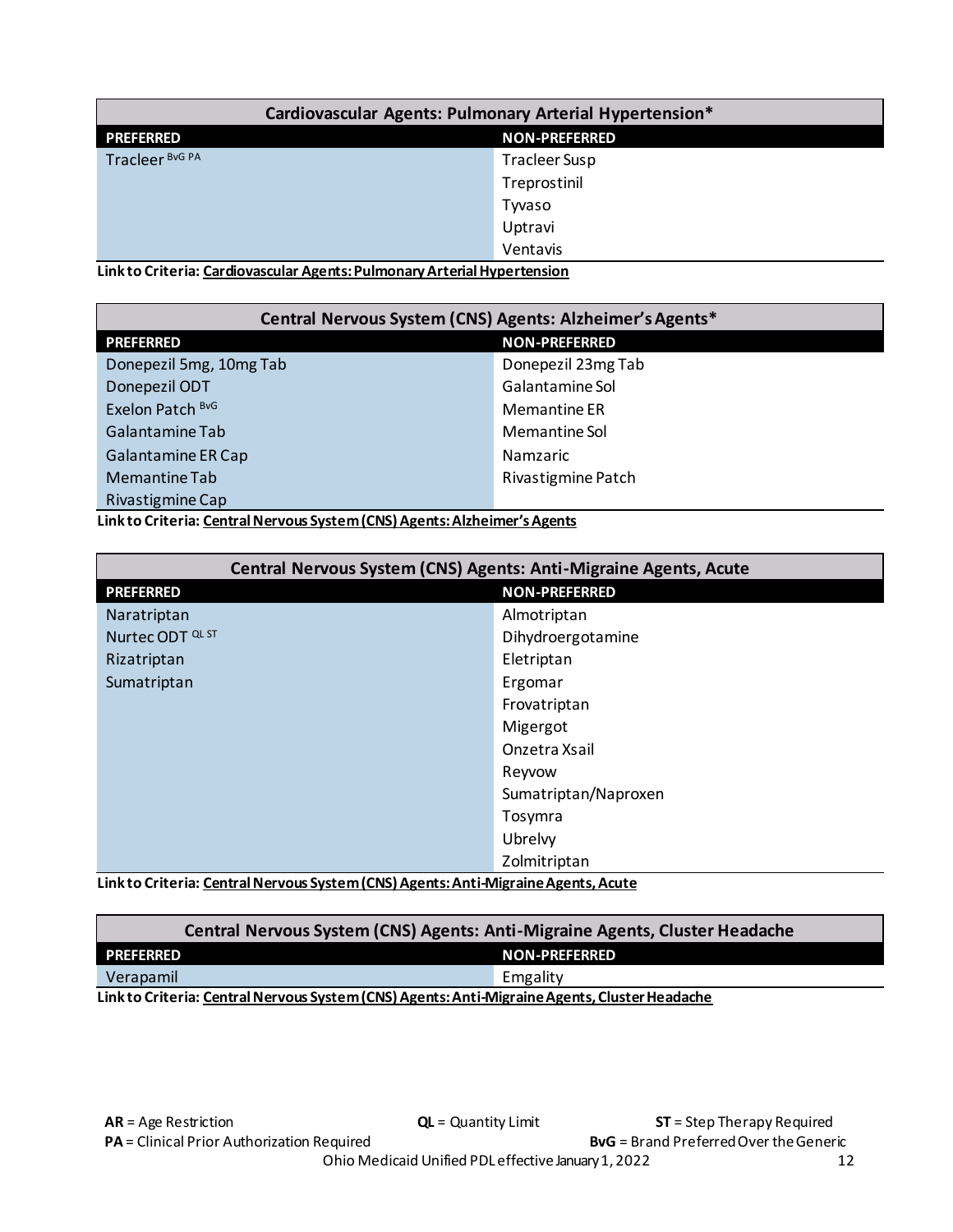<span id="page-12-0"></span>

| Central Nervous System (CNS) Agents: Anti-Migraine Agents, Prophylaxis |                      |  |
|------------------------------------------------------------------------|----------------------|--|
| <b>PREFERRED</b>                                                       | <b>NON-PREFERRED</b> |  |
| Aimovig QL ST                                                          | Emgality             |  |
| Ajovy ST                                                               | Nurtec ODT           |  |
| Cardiovascular Agents: Beta-Blockers                                   |                      |  |
| <b>CNS Agents: Anticonvulsants</b>                                     |                      |  |
| CNS Agents: Serotonin-Norepinephrine Reuptake Inhibitors               |                      |  |
| <b>CNS Agents: Tricyclic Antidepressants</b>                           |                      |  |

**Link to Criteria: [Central Nervous System \(CNS\) Agents: Anti-Migraine Agents, Prophylaxis](https://pharmacy.medicaid.ohio.gov/sites/default/files/20220101_UPDL_Criteria_Final.pdf#page=24)** 

| Central Nervous System (CNS) Agents: Anticonvulsants*                |                            |
|----------------------------------------------------------------------|----------------------------|
| <b>PREFERRED</b>                                                     | <b>NON-PREFERRED</b>       |
| Banzel BvG                                                           | Aptiom                     |
| Carbamazepine                                                        | <b>Briviact</b>            |
| Clobazam                                                             | Celontin                   |
| Clonazepam                                                           | Clonazepam ODT             |
| Diacomit PA QL                                                       | Elepsia XR                 |
| <b>Divalproex</b>                                                    | Felbamate                  |
| <b>Divalproex ER</b>                                                 | Fintepla                   |
| Epidiolex <sup>PAQL</sup>                                            | Lamotrigine ER             |
| Ethosuximide                                                         | Lamotrigine ODT            |
| Fycompa ST                                                           | Levetiracetam ER Tab       |
| Gabapentin                                                           | Oxtellar XR                |
| Lamotrigine                                                          | Peganone                   |
| Levetiracetam IR Tab                                                 | Rufinamide                 |
| Levetiracetam Sol                                                    | Spritam                    |
| Oxcarbazepine                                                        | Sympazan                   |
| Phenobarbital                                                        | Tiagabine                  |
| Phenytoin                                                            | Topiramate ER              |
| Pregabalin                                                           | Topiramate ER Sprinkle Cap |
| Primidone                                                            | Topiramate Sprinkle Cap    |
| Topiramate                                                           | Trokendi XR                |
| Valproic Acid                                                        | Vigabatrin                 |
| Vimpat ST                                                            | Vigabatrin Powder AR       |
| Zonisamide                                                           | Xcopri                     |
| ink to Critoria: Control Norvous System (CNS) Agents: Anticomulcants |                            |

**Link to Criteria: [Central Nervous System \(CNS\) Agents: Anticonvulsants](https://pharmacy.medicaid.ohio.gov/sites/default/files/20220101_UPDL_Criteria_Final.pdf#page=26)** 

| <b>Central Nervous System (CNS) Agents: Anticonvulsants Rescue</b>            |              |  |
|-------------------------------------------------------------------------------|--------------|--|
| <b>PREFERRED</b><br><b>NON-PREFERRED</b>                                      |              |  |
| Diastat BvG                                                                   | Diazepam Gel |  |
| Nayzilam AR                                                                   |              |  |
| Valtoco AR                                                                    |              |  |
| Link to Criteria: Central Nervous System (CNS) Agents: Anticonvulsants Rescue |              |  |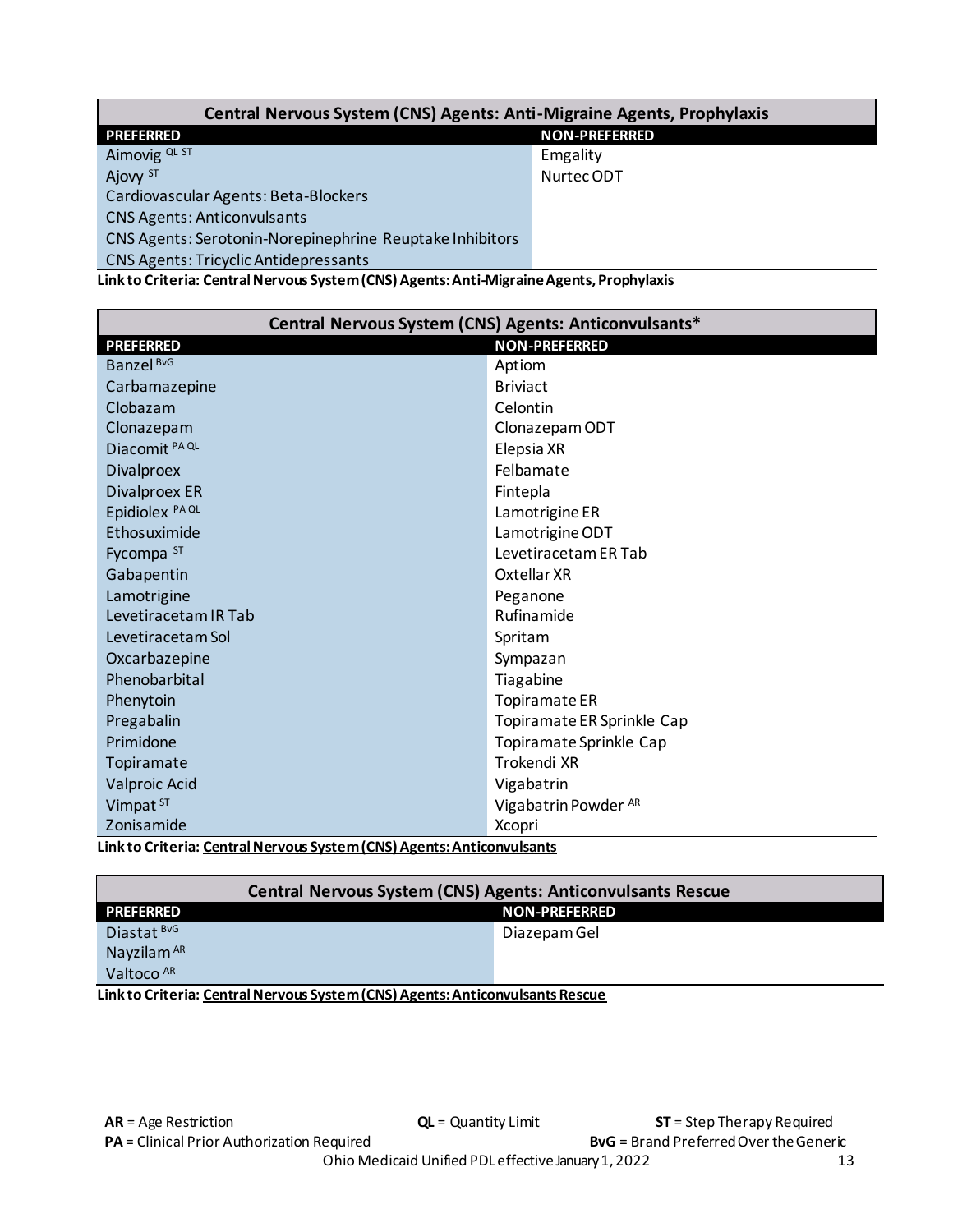<span id="page-13-0"></span>

| Central Nervous System (CNS) Agents: Antidepressants* |                                      |
|-------------------------------------------------------|--------------------------------------|
| <b>PREFERRED</b>                                      | <b>NON-PREFERRED</b>                 |
| <b>Bupropion</b>                                      | Aplenzin                             |
| Bupropion SR (generic of Wellbutrin SR)               | <b>Brisdelle</b>                     |
| Bupropion XL (generic of Wellbutrin XL)               | Bupropion XL (generic of Forfivo XL) |
| Citalopram                                            | Clomipramine                         |
| Duloxetine 20, 30, 60mg                               | Desvenlafaxine                       |
| Escitalopram                                          | Drizalma Sprinkle                    |
| <b>Fluoxetine</b>                                     | Duloxetine 40mg                      |
| Fluvoxamine                                           | Emsam                                |
| Mirtazapine                                           | Fetzima                              |
| Nefazodone                                            | Fluoxetine 60mg                      |
| Paroxetine                                            | <b>Fluoxetine DR</b>                 |
| Sertraline                                            | Fluvoxamine ER                       |
| Tranylcypromine                                       | Marplan                              |
| Trazodone 50mg, 100mg, 150mg                          | Paroxetine 7.5mg                     |
| Venlafaxine ER Cap                                    | Paroxetine ER                        |
| <b>Venlafaxine Tab</b>                                | Pexeva                               |
|                                                       | Phenelzine                           |
|                                                       | Trazodone 300mg                      |
|                                                       | Trintellix                           |
|                                                       | Venlafaxine ER Tab                   |
|                                                       | Viibryd                              |

**Link to Criteria: [Central Nervous System \(CNS\) Agents: Antidepressants](https://pharmacy.medicaid.ohio.gov/sites/default/files/20220101_UPDL_Criteria_Final.pdf#page=29)** 

| Central Nervous System (CNS) Agents: Atypical Antipsychotics*                  |                       |  |
|--------------------------------------------------------------------------------|-----------------------|--|
| <b>NON-PREFERRED</b><br><b>PREFERRED</b>                                       |                       |  |
| <b>Abilify Maintena</b>                                                        | <b>Abilify Mycite</b> |  |
| Aripiprazole                                                                   | Aripiprazole Sol      |  |
| Aristada                                                                       | Asenapine             |  |
| Aristada Initio                                                                | Caplyta               |  |
| Clozapine                                                                      | Clozapine ODT Rapdis  |  |
| Fanapt ST                                                                      | Fluoxetine/Olanzapine |  |
| Geodon                                                                         | Nuplazid              |  |
| Invega BvG                                                                     | Olanzapine ODT        |  |
| Invega Sustenna                                                                | Paliperidone          |  |
| Invega Trinza                                                                  | Rexulti               |  |
| Latuda <sup>ST</sup>                                                           | Secuado               |  |
| Olanzapine                                                                     | Versacloz             |  |
| <b>Perseris</b>                                                                | Vraylar               |  |
| Quetiapine                                                                     | Zyprexa Relprevv      |  |
| <b>Quetiapine ER</b>                                                           |                       |  |
| Risperdal                                                                      |                       |  |
| Risperdal Consta                                                               |                       |  |
| Risperidone                                                                    |                       |  |
| Saphris BvG ST                                                                 |                       |  |
| Ziprasidone                                                                    |                       |  |
| Link to Criteria: Central Nervous System (CNS) Agents: Atypical Antipsychotics |                       |  |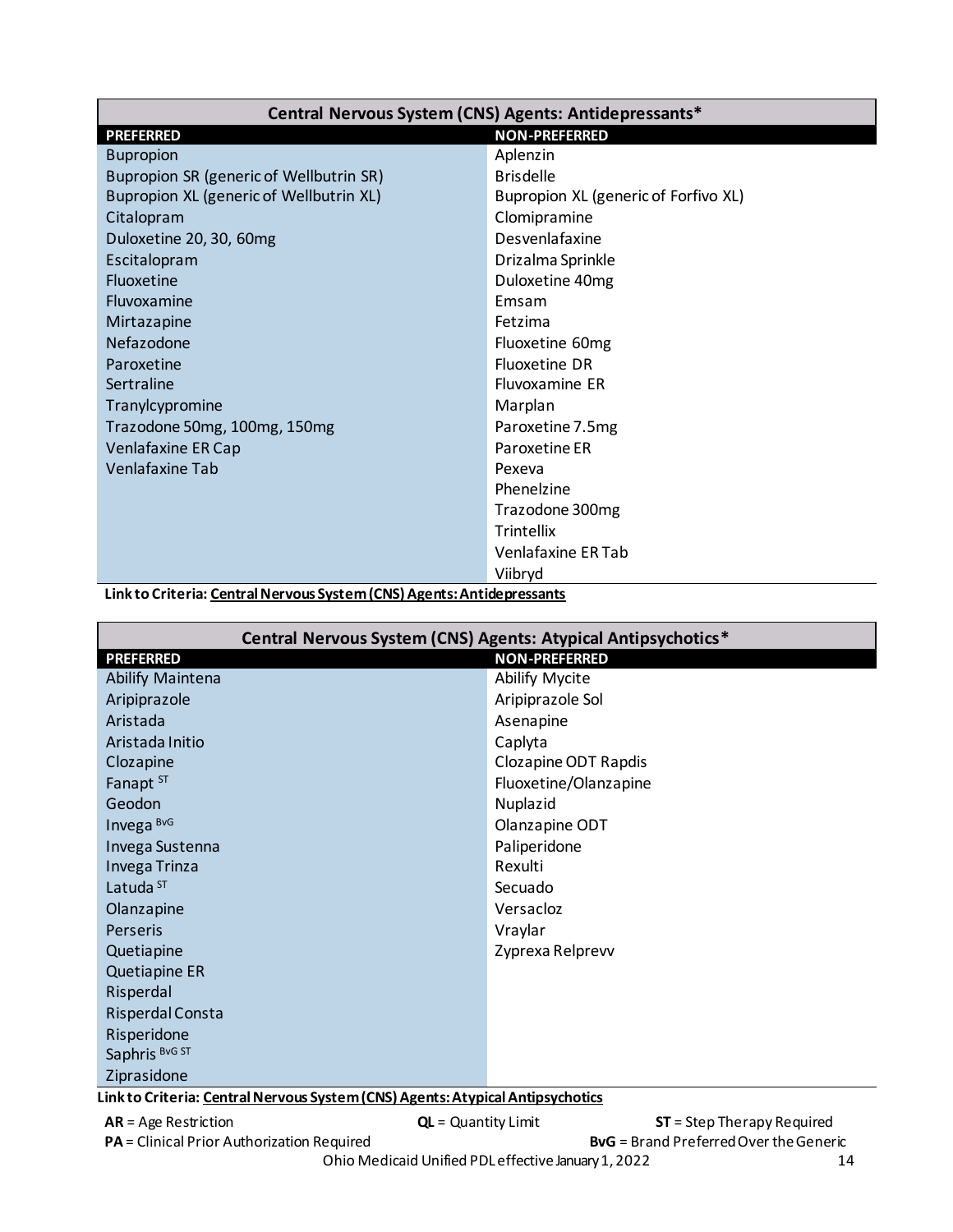<span id="page-14-0"></span>

| <b>Central Nervous System (CNS) Agents: Attention Deficit Hyperactivity Disorder Agents</b> |                                                       |
|---------------------------------------------------------------------------------------------|-------------------------------------------------------|
| <b>PREFERRED</b>                                                                            | <b>NON-PREFERRED</b>                                  |
| Amphetamine/Dextroamphetamine ER                                                            | Adhansia XR                                           |
| Amphetamine/Dextroamphetamine IR                                                            | Adzenys ER                                            |
| Atomoxetine Cap                                                                             | Adzenys XR ODT                                        |
| <b>Clonidine ER</b>                                                                         | Amphetamine Tab                                       |
| Concerta                                                                                    | Cotempla XR ODT                                       |
| Dexmethylphenidate Tab                                                                      | Daytrana                                              |
| Dexmethylphenidate ER (generic of Focalin XR)                                               | Dyanavel XR                                           |
| Dextroamphetamine ER Cap                                                                    | Evekeo ODT                                            |
| Dextroamphetamine Sol AR                                                                    | Jornay PM                                             |
| Dextroamphetamine Tab                                                                       | Methamphetamine                                       |
| <b>Focalin XR</b>                                                                           | Methylphenidate Chewable Tab                          |
| <b>Guanfacine ER</b>                                                                        | Methylphenidate ER (generic of Aptensio XR, Relexxii) |
| Methylphenidate ER Cap (generic of Metadate CD,                                             |                                                       |
| Ritalin LA)                                                                                 | Mydayis                                               |
| Methylphenidate ER Tab (generic of Concerta,                                                |                                                       |
| Methylin ER, Ritalin SR)                                                                    | Vyvanse Chewable Tab                                  |
| Methylphenidate Sol AR                                                                      | Zenzedi                                               |
| Methylphenidate Tab                                                                         |                                                       |
| Qelbree <sup>ST</sup>                                                                       |                                                       |
| <b>Quillichew ER</b>                                                                        |                                                       |
| <b>Quillivant XR</b>                                                                        |                                                       |
| <b>Ritalin LA</b>                                                                           |                                                       |
| <b>Vyvanse Cap</b>                                                                          |                                                       |

**Link to Criteria: [Central Nervous System \(CNS\) Agents: Attention Deficit Hyperactivity Disorder Agents](https://pharmacy.medicaid.ohio.gov/sites/default/files/20220101_UPDL_Criteria_Final.pdf#page=32)** 

| Central Nervous System (CNS) Agents: Fibromyalgia Agents                   |                      |
|----------------------------------------------------------------------------|----------------------|
| <b>PREFERRED</b>                                                           | <b>NON-PREFERRED</b> |
| Pregabalin<br>Savella                                                      |                      |
| Link to Critoria: Central Nervous System (CNS) Agants: Eibromyalgia Agants |                      |

**Link to Criteria: [Central Nervous System \(CNS\) Agents: Fibromyalgia Agents](https://pharmacy.medicaid.ohio.gov/sites/default/files/20220101_UPDL_Criteria_Final.pdf#page=33)** 

| <b>Central Nervous System (CNS) Agents: Medication Assisted Treatment of Opioid Addiction</b>                                                                                                                                                |                        |  |
|----------------------------------------------------------------------------------------------------------------------------------------------------------------------------------------------------------------------------------------------|------------------------|--|
| <b>PREFERRED</b>                                                                                                                                                                                                                             | <b>NON-PREFERRED</b>   |  |
| <b>Bunavail</b>                                                                                                                                                                                                                              | <b>Buprenorphine</b>   |  |
| Buprenorphine/Naloxone                                                                                                                                                                                                                       | Lucemyra <sup>QL</sup> |  |
| Clonidine                                                                                                                                                                                                                                    |                        |  |
| Sublocade PA QL                                                                                                                                                                                                                              |                        |  |
| Suboxone                                                                                                                                                                                                                                     |                        |  |
| Vivitrol                                                                                                                                                                                                                                     |                        |  |
| Zubsolv<br>$\mathbf{r}$ . The set of the set of the set of the set of the set of the set of the set of the set of the set of the set of the set of the set of the set of the set of the set of the set of the set of the set of the set of t |                        |  |

**Link to Criteria: [Central Nervous System \(CNS\) Agents: Medication Assisted Treatment of Opioid Addiction](https://pharmacy.medicaid.ohio.gov/sites/default/files/20220101_UPDL_Criteria_Final.pdf#page=34)**

| <b>Central Nervous System (CNS) Agents: Movement Disorders</b> |                       |                                               |
|----------------------------------------------------------------|-----------------------|-----------------------------------------------|
| <b>PREFERRED</b>                                               | <b>NON-PREFERRED</b>  |                                               |
| Austedo <sup>PA QL</sup>                                       |                       |                                               |
| Ingrezza <sup>PA</sup>                                         |                       |                                               |
| $AR = Age$ Restriction                                         | $QL =$ Quantity Limit | $ST = Step Theory Required$                   |
| PA = Clinical Prior Authorization Required                     |                       | <b>BvG</b> = Brand Preferred Over the Generic |
| Ohio Medicaid Unified PDL effective January 1, 2022            |                       |                                               |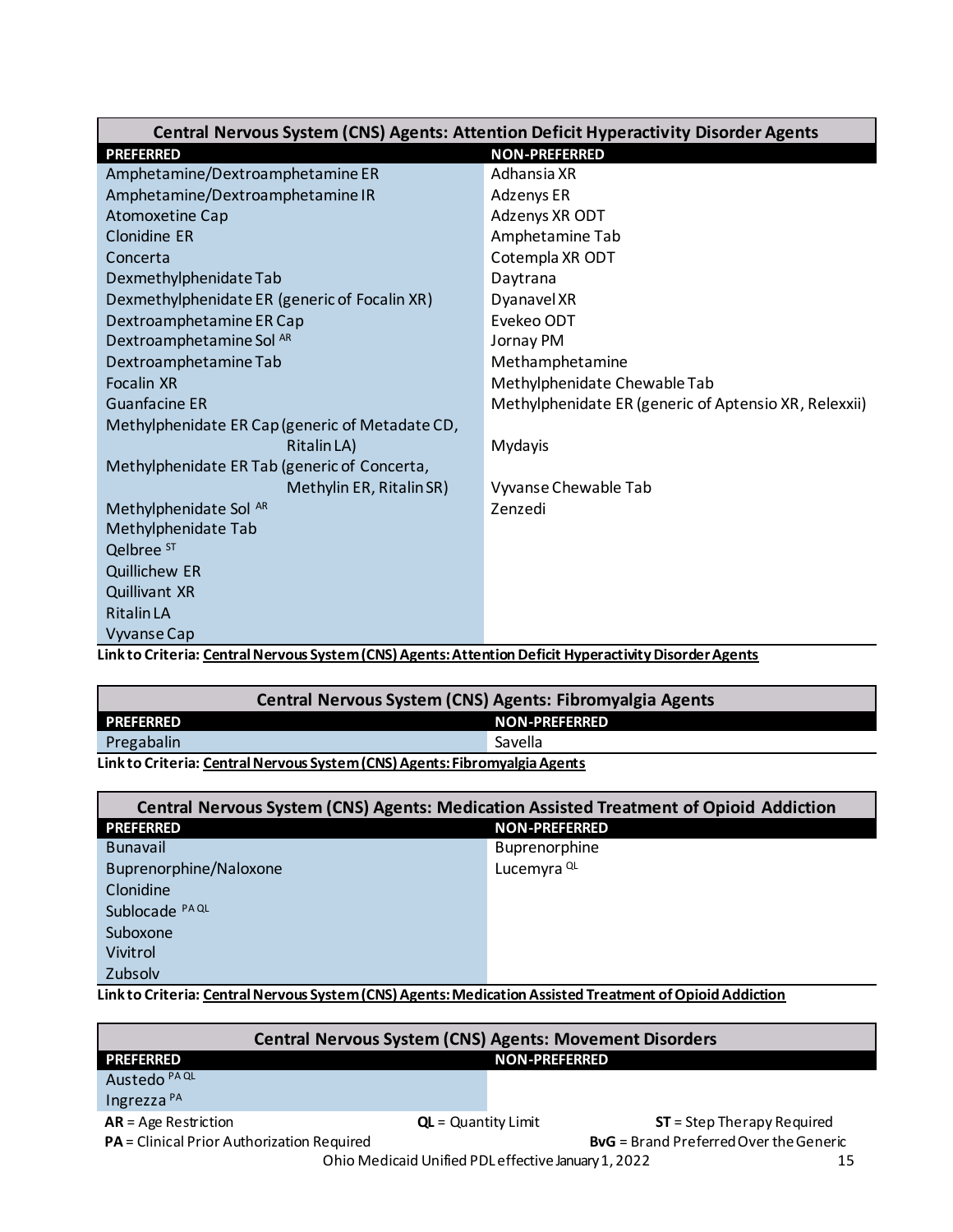#### Central Nervous System (CNS) Agents: Movement Disorders

<span id="page-15-0"></span>**PREFERRED** 

#### **NON-PREFERRED**

Tetrabenazine<sup>PA</sup>

#### Link to Criteria: Central Nervous System (CNS) Agents: Movement Disorders

| Central Nervous System (CNS) Agents: Multiple Sclerosis* |                       |
|----------------------------------------------------------|-----------------------|
| <b>PREFERRED</b>                                         | <b>NON-PREFERRED</b>  |
| Aubagio                                                  | <b>Bafiertam</b>      |
| Avonex                                                   | Extavia               |
| <b>Betaseron</b>                                         | Glatiramer            |
| Copaxone BvG                                             | Glatopa               |
| Dalfampridine                                            | Kesimpta              |
| Dimethyl Fumarate (excluding labeler 00378 &             |                       |
| 69097)                                                   | Mavenclad             |
| Gilenya                                                  | Mayzent <sup>QL</sup> |
| Rebif                                                    | Plegridy              |
|                                                          | Ponvory               |
|                                                          | Vumerity              |
|                                                          | Zeposia               |

Link to Criteria: Central Nervous System (CNS) Agents: Multiple Sclerosis

| <b>Central Nervous System (CNS) Agents: Narcolepsy</b> |                      |  |
|--------------------------------------------------------|----------------------|--|
| <b>PREFERRED</b>                                       | <b>NON-PREFERRED</b> |  |
| Amphetamine/Dextroamphetamine                          | Sunosi               |  |
| Armodafinil                                            | Wakix                |  |
| Dextroamphetamine ER                                   | Xyrem                |  |
| Methylphenidate ER                                     | Xywav                |  |
| Methylphenidate Tab                                    |                      |  |
| Modafinil                                              |                      |  |

Link to Criteria: Central Nervous System (CNS) Agents: Narcolepsy

| Central Nervous System (CNS) Agents: Neuropathic Pain                   |                      |
|-------------------------------------------------------------------------|----------------------|
| <b>PREFERRED</b>                                                        | <b>NON-PREFERRED</b> |
| Amitriptyline                                                           | Gralise              |
| Carbamazepine                                                           | Horizant             |
| Desipramine                                                             | Pregabalin ER        |
| Doxepin 10, 25, 50, 75, 100, 150mg                                      | Ztlido               |
| Doxepin 10mg/m Sol                                                      |                      |
| <b>Duloxetine</b>                                                       |                      |
| Gabapentin                                                              |                      |
| Imipramine                                                              |                      |
| Lidocaine Patch                                                         |                      |
| Nortriptyline                                                           |                      |
| Oxcarbazepine                                                           |                      |
| Pregabalin                                                              |                      |
| Link to Criteria: Central Nervous System (CNS) Agents: Neuronathic Dain |                      |

<u> Link to Criteria: Central Nervous System (CNS) Agents: Neuropathic Pain</u>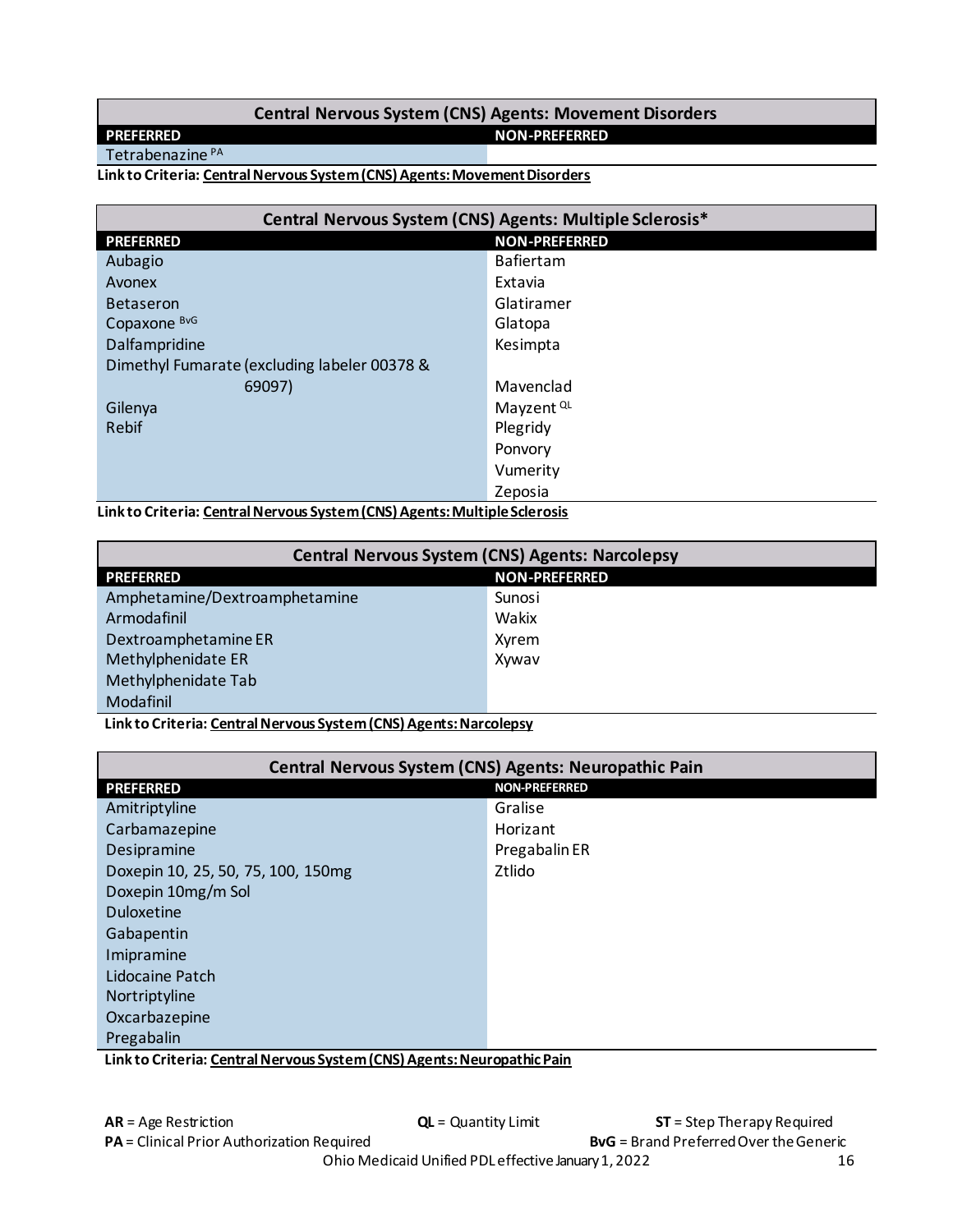<span id="page-16-0"></span>

| <b>Central Nervous System (CNS) Agents: Parkinson's Agents</b> |                                    |
|----------------------------------------------------------------|------------------------------------|
| <b>PREFERRED</b>                                               | <b>NON-PREFERRED</b>               |
| Amantadine                                                     | Apokyn                             |
| Carbidopa                                                      | Carbidopa/Levodopa Dispersible Tab |
| Carbidopa/Levodopa                                             | Carbidopa/Levodopa/Entacapone      |
| Entacapone                                                     | Gocovri                            |
| Pramipexole                                                    | Inbrija                            |
| Ropinirole                                                     | Kynmobi                            |
| Selegiline                                                     | Neupro                             |
|                                                                | <b>Nourianz</b>                    |
|                                                                | Ongentys                           |
|                                                                | Osmolex ER                         |
|                                                                | Pramipexole ER                     |
|                                                                | Rasagiline                         |
|                                                                | Ropinirole ER                      |
|                                                                | Rytary                             |
|                                                                | Tolcapone                          |
|                                                                | Xadago                             |
|                                                                | Zelapar                            |

**Link to Criteria[: Central Nervous System \(CNS\) Agents: Parkinson's Agents](https://pharmacy.medicaid.ohio.gov/sites/default/files/20220101_UPDL_Criteria_Final.pdf#page=41)** 

| <b>Central Nervous System (CNS) Agents: Restless Legs Syndrome</b>            |          |  |
|-------------------------------------------------------------------------------|----------|--|
| <b>PREFERRED</b><br><b>NON-PREFERRED</b>                                      |          |  |
| Pramipexole                                                                   | Horizant |  |
| Ropinirole<br>Neupro                                                          |          |  |
| Link to Criteria: Central Nervous System (CNS) Agents: Restless Legs Syndrome |          |  |

| Central Nervous System (CNS) Agents: Sedative-Hypnotics, Non-Barbiturate |                      |  |
|--------------------------------------------------------------------------|----------------------|--|
| <b>PREFERRED</b>                                                         | <b>NON-PREFERRED</b> |  |
| Estazolam                                                                | Belsomra             |  |
| Temazepam 15, 30mg                                                       | Dayvigo              |  |
| Zaleplon                                                                 | Doxepin 3, 6mg       |  |
| Zolpidem                                                                 | Eszopiclone          |  |
|                                                                          | Intermezzo           |  |
|                                                                          | Ramelteon            |  |
|                                                                          | Temazepam 7.5, 22mg  |  |
| Zolpidem ER and SL                                                       |                      |  |

**Link to Criteria[: Central Nervous System \(CNS\) Agents: Sedative-Hypnotics, Non-Barbiturate](https://pharmacy.medicaid.ohio.gov/sites/default/files/20220101_UPDL_Criteria_Final.pdf#page=43)** 

| Central Nervous System (CNS) Agents: Skeletal Muscle Relaxants, Non-Benzodiazepine |                            |  |
|------------------------------------------------------------------------------------|----------------------------|--|
| <b>PREFERRED</b><br><b>NON-PREFERRED</b>                                           |                            |  |
| <b>Baclofen</b>                                                                    | Carisoprodol               |  |
| Chlorzoxazone 250mg, 500mg                                                         | Chlorzoxazone 375mg, 750mg |  |
| Cyclobenzaprine 5, 10mg                                                            | Cyclobenzaprine 7.5mg      |  |
| Dantrolene                                                                         | Cyclobenzaprine ER         |  |
| Methocarbamol                                                                      | Metaxalone                 |  |
| Tizanidine Tab                                                                     | Orphenadrine               |  |
| <b>Tizanidine Cap</b>                                                              |                            |  |

**AR** = Age Restriction **QL** = Quantity Limit **ST** = Step Therapy Required **PA** = Clinical Prior Authorization Required **BVG** = Brand Preferred Over the Generic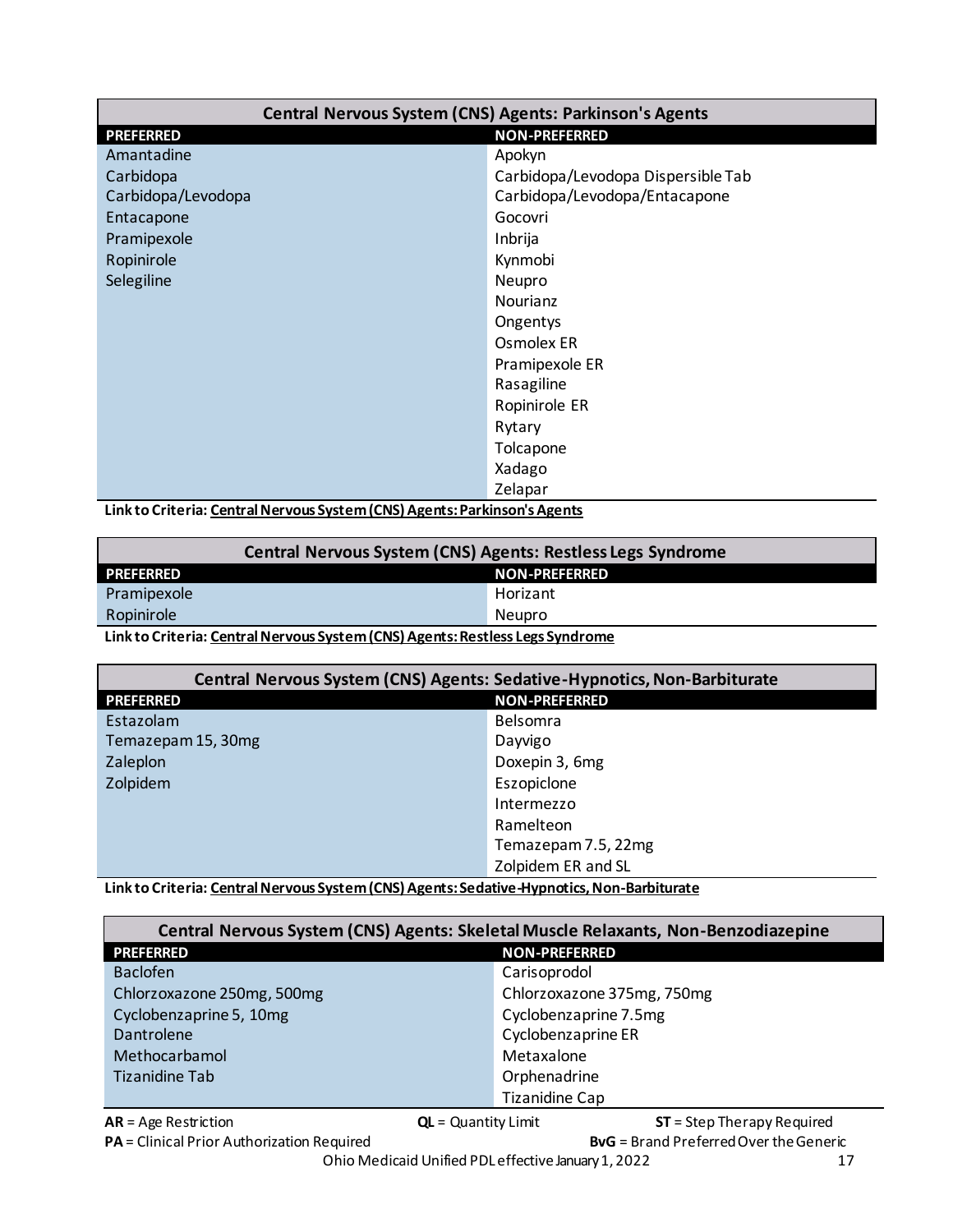#### <span id="page-17-0"></span>**Link to Criteria: [Central Nervous System \(CNS\) Agents: Skeletal Muscle Relaxants, Non-Benzodiazepine](https://pharmacy.medicaid.ohio.gov/sites/default/files/20220101_UPDL_Criteria_Final.pdf#page=44)**

| <b>Central Nervous System (CNS) Agents: Smoking Deterrents</b> |                      |  |  |
|----------------------------------------------------------------|----------------------|--|--|
| <b>PREFERRED</b>                                               | <b>NON-PREFERRED</b> |  |  |
| <b>Nicotine</b>                                                |                      |  |  |
| <b>Bupropion</b>                                               |                      |  |  |
| Chantix                                                        |                      |  |  |
| Varenicline                                                    |                      |  |  |

**Link to Criteria: [Central Nervous System \(CNS\) Agents: Smoking Deterrents](https://pharmacy.medicaid.ohio.gov/sites/default/files/20220101_UPDL_Criteria_Final.pdf#page=45)** 

| <b>Dermatological: Topical Acne Products</b> |                                 |  |
|----------------------------------------------|---------------------------------|--|
| <b>PREFERRED</b>                             | <b>NON-PREFERRED</b>            |  |
| Adapalene Gel 0.1% AR                        | Adapalene Cream, Sol 0.1% AR    |  |
| Azelex Cream                                 | Adapalene Gel 0.3% AR           |  |
| <b>Benzoyl Peroxide</b>                      | Adapalene/Benzoyl Peroxide AR   |  |
| Clindamycin Gel                              | Aklief <sup>AR</sup>            |  |
| Clindamycin Lot                              | Altreno <sup>AR</sup>           |  |
| Clindamycin Sol                              | Amzeeg                          |  |
| Clindamycin/Benzoyl Peroxide                 | Arazlo <sup>AR</sup>            |  |
| Erythromycin                                 | Azelaic Acid Gel                |  |
| Erythromycin/Benzoyl Peroxide                | Benzoyl Peroxide Foam           |  |
| <b>Neuac</b>                                 | Clindacin Kit                   |  |
| Sodium Sulfacetamide                         | Clindamycin Foam                |  |
| Sodium Sulfacetamide/Sulfur Cream            | Clindamycin Swabs               |  |
| Sodium Sulfacetamide/Sulfur Wash Susp        | Clindamycin/Tretinoin AR        |  |
| Tretinoin AR                                 | Dapsone Gel                     |  |
|                                              | Finacea Foam                    |  |
|                                              | Onexton Gel                     |  |
|                                              | Ovace Plus                      |  |
|                                              | Plixda $AR$                     |  |
|                                              | Sodium Sulfacetamide/Sulfur Gel |  |
|                                              | Sodium Sulfaetamide Pads        |  |
|                                              | Tazarotene Cream 0.1% AR        |  |
|                                              | Tazarotene Foam 0.1% AR         |  |

#### **Link to Criteria: [Dermatological: Topical Acne Products](https://pharmacy.medicaid.ohio.gov/sites/default/files/20220101_UPDL_Criteria_Final.pdf#page=46)**

| <b>Endocrine Agents: Androgens</b>       |                                                      |  |
|------------------------------------------|------------------------------------------------------|--|
| <b>NON-PREFERRED</b><br><b>PREFERRED</b> |                                                      |  |
| Androderm <sup>PA</sup>                  | Jatenzo                                              |  |
| Testosterone Gel 1% PA                   | Methyltestosterone                                   |  |
| Testosterone Gel 1% Pump <sup>PA</sup>   | Natesto                                              |  |
|                                          | Testopel                                             |  |
|                                          | Testosterone Cypionate                               |  |
| Testosterone Gel 1.62%                   |                                                      |  |
|                                          | Testosterone Gel 2%                                  |  |
|                                          | Testosterone Sol 30mg/ACT                            |  |
|                                          | Xyosted                                              |  |
| $AR = Age$ Restriction                   | $QL =$ Quantity Limit<br>$ST = Step Theory Required$ |  |

**PA** = Clinical Prior Authorization Required **BVG** = Brand Preferred Over the Generic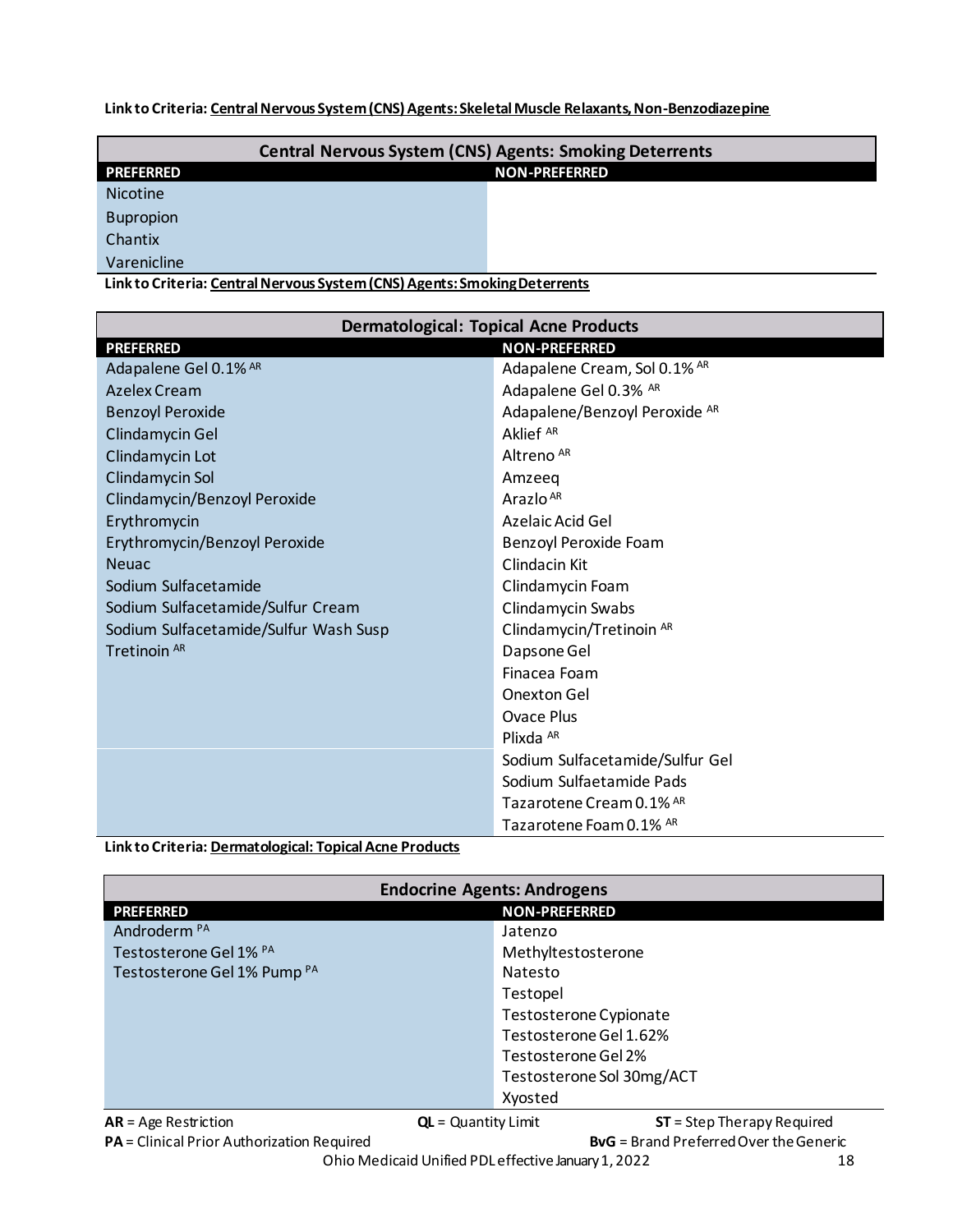<span id="page-18-0"></span>Link to Criteria: Endocrine Agents: Androgens

| Endocrine Agents: Diabetes - Hypoglycemia Treatments                   |                                               |  |  |  |
|------------------------------------------------------------------------|-----------------------------------------------|--|--|--|
| <b>PREFERRED</b>                                                       | <b>NON-PREFERRED</b>                          |  |  |  |
| Bagsimi <sup>QL</sup>                                                  | Glucagon Emerg Kit [Labeler 00548 & 63323] QL |  |  |  |
| Glucagen Hypokit <sup>QL</sup>                                         |                                               |  |  |  |
| Glucagon Emerg Kit [Labeler 00002] QL                                  |                                               |  |  |  |
| Gvoke Hypopen <sup>QL</sup>                                            |                                               |  |  |  |
| Gvoke PFS <sup>QL</sup>                                                |                                               |  |  |  |
| Zegalogue <sup>QL</sup>                                                |                                               |  |  |  |
| Link to Criteria: Endocrine Agents: Diabetes - Hypoglycemia Treatments |                                               |  |  |  |

Endocrine Agents: Diabetes - Insulin **NON-PREFERRED PREFERRED** Apidra Admelog Afrezza Humalog 50-50 Humalog 75-25 Basaglar Humalog U-100 Fiasp Humulin 70-30 Humalog U-200 Humulin R U-500 Humulin N U-100 Humulin RU-100 Insulin Aspart Insulin glargine-yfgn Insulin Aspart Protamine/Insulin Aspart Lyumjev **Insulin Lispro** Lantus Novolin 70-30 Levemir Novolin N U-100 Novolog 70-30 Novolin R U-100 Novolog U-100 Toujeo Tresiba<sup>ST</sup>

Link to Criteria: Endocrine Agents: Diabetes-Insulin

| Endocrine Agents: Diabetes - Non-Insulin                                        |                                    |  |
|---------------------------------------------------------------------------------|------------------------------------|--|
| <b>PREFERRED</b>                                                                | <b>NON-PREFERRED</b>               |  |
| Acarbose                                                                        | Adlyxin                            |  |
| <b>Actoplus Met XR</b>                                                          | Alogliptin                         |  |
| <b>Byetta</b>                                                                   | Alogliptin/Metformin               |  |
| Farxiga                                                                         | <b>Bydureon Bcise</b>              |  |
| Glimepiride                                                                     | Glimepiride/Pioglitazone           |  |
| Glipizide                                                                       | Glucophage                         |  |
| Glipizide/Metformin                                                             | Glyxambi                           |  |
| Glyburide                                                                       | Invokamet XR                       |  |
| Glyburide/Metformin                                                             | Jentadueto XR                      |  |
| Invokamet                                                                       | Kombiglyze XR                      |  |
| Invokana                                                                        | Metformin ER (Generic of Fortamet) |  |
| Janumet                                                                         | Metformin Sol                      |  |
| Janumet XR                                                                      | Onglyza                            |  |
| Januvia                                                                         | Ozempic                            |  |
| Jardiance                                                                       | Pioglitazone/Alogliptin            |  |
| $QL =$ Quantity Limit<br>$ST =$ Step Therapy Required<br>$AR = Age$ Restriction |                                    |  |

PA = Clinical Prior Authorization Required

**ByG** = Brand Preferred Over the Generic

Ohio Medicaid Unified PDL effective January 1, 2022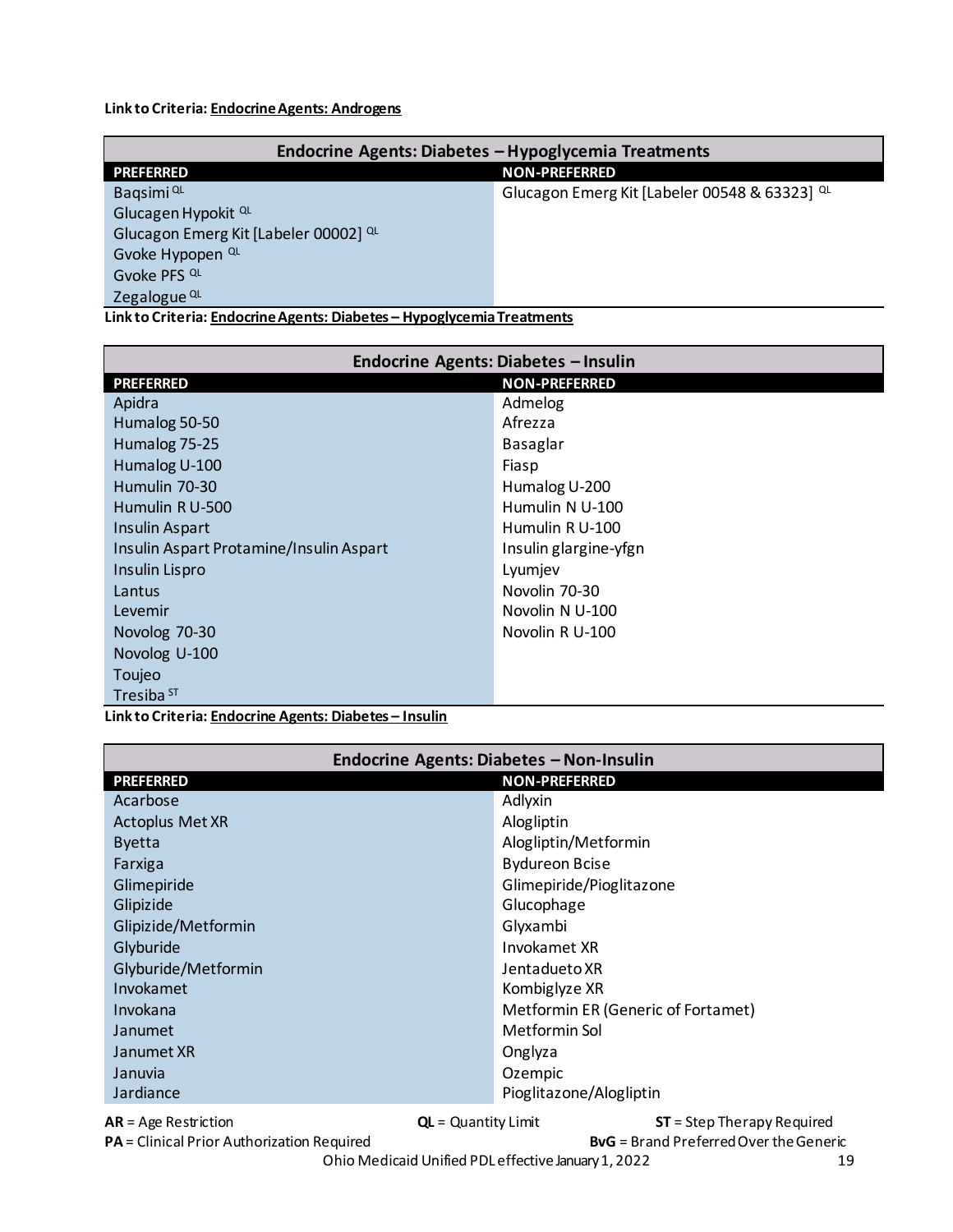<span id="page-19-0"></span>

| Endocrine Agents: Diabetes - Non-Insulin                        |             |  |  |
|-----------------------------------------------------------------|-------------|--|--|
| <b>PREFERRED</b><br><b>NON-PREFERRED</b>                        |             |  |  |
| Jentadueto                                                      | Qtern       |  |  |
| Metformin                                                       | Rybelsus    |  |  |
| Metformin ER (Generic of Glucophage XR)                         | Segluromet  |  |  |
| Miglitol                                                        | Soliqua     |  |  |
| Nateglinide                                                     | Steglatro   |  |  |
| Pioglitazone                                                    | Steglujan   |  |  |
| Pioglitazone/Metformin                                          | Symlinpen   |  |  |
| Repaglinide                                                     | Synjardy XR |  |  |
| Repaglinide/Metformin                                           | Trijardy XR |  |  |
| Synjardy                                                        | Xigduo XR   |  |  |
| Tradjenta                                                       | Xultophy    |  |  |
| Trulicity                                                       |             |  |  |
| Victoza                                                         |             |  |  |
| t belata Cultania: Federale e Angusta: Diebeter - Niger Juselie |             |  |  |

Link to Criteria: Endocrine Agents: Diabetes - Non-Insulin

| <b>Endocrine Agents: Endometriosis</b>                         |         |  |  |
|----------------------------------------------------------------|---------|--|--|
| <b>NON-PREFERRED</b><br><b>PREFERRED</b>                       |         |  |  |
| Danazol <sup>ST</sup>                                          | Synarel |  |  |
| Depo-Subg Provera 104 ST                                       |         |  |  |
| Lupaneta Pack ST                                               |         |  |  |
| Lupron Depot ST 3.75, 11.25mg                                  |         |  |  |
| Orilissa <sup>ST</sup>                                         |         |  |  |
| Zoladex <sup>ST</sup>                                          |         |  |  |
| The later Cultural exploration of a contex Ford constants also |         |  |  |

Link to Criteria: Endocrine Agents: Endometriosis

| <b>Endocrine Agents: Estrogenic Agents</b> |                                 |  |
|--------------------------------------------|---------------------------------|--|
| <b>PREFERRED</b><br><b>NON-PREFERRED</b>   |                                 |  |
| Climara Pro                                | Angeliq                         |  |
| Combipatch                                 | Divigel                         |  |
| Estradiol                                  | Duavee                          |  |
| <b>Estring</b>                             | Estradiol 10mcg Vag Tab         |  |
| Ethinyl Estradiol/Norethindrone Acetate    | Estradiol/Norethindrone Acetate |  |
| Menest                                     | Evamist                         |  |
| Premarin                                   | Femring                         |  |
| Premphase                                  | Menostar                        |  |
| Prempro                                    | Minivelle                       |  |
| Prefest                                    |                                 |  |

Link to Criteria: Endocrine Agents: Estrogenic Agents

| <b>Endocrine Agents: Progestin Agents</b>                 |                       |                                               |
|-----------------------------------------------------------|-----------------------|-----------------------------------------------|
| <b>PREFERRED</b>                                          | <b>NON-PREFERRED</b>  |                                               |
| Hydroxyprogesterone Caproate                              |                       |                                               |
| Makena                                                    |                       |                                               |
| Medroxyprogesterone Acetate Tab                           |                       |                                               |
| Megestrol                                                 |                       |                                               |
| Norethindrone Acetate                                     |                       |                                               |
| $AR = Age$ Restriction                                    | $QL =$ Quantity Limit | $ST =$ Step Therapy Required                  |
| <b>PA</b> = Clinical Prior Authorization Required         |                       | <b>ByG</b> = Brand Preferred Over the Generic |
| Ohio Medicaid Unified PDL effective January 1, 2022<br>20 |                       |                                               |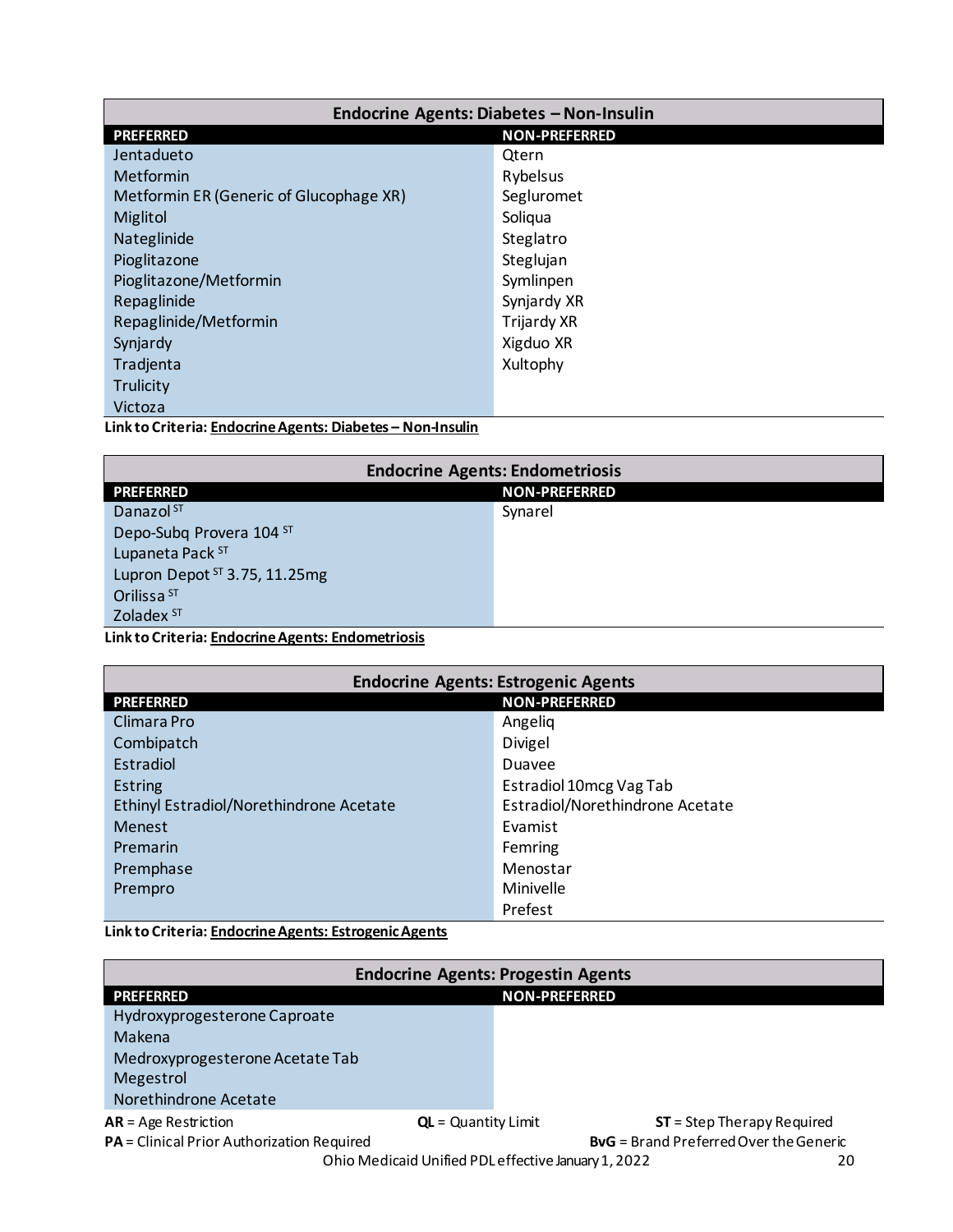#### <span id="page-20-0"></span>**Endocrine Agents: Progestin Agents PREFERRED NON-PREFERRED** Progesterone

Progesterone In Oil

**Link to Criteria: [Endocrine Agents: Progestin Agents](https://pharmacy.medicaid.ohio.gov/sites/default/files/20220101_UPDL_Criteria_Final.pdf#page=53)**

| <b>Endocrine Agents: Growth Hormone</b>  |            |
|------------------------------------------|------------|
| <b>NON-PREFERRED</b><br><b>PREFERRED</b> |            |
| Norditropin <sup>PA</sup>                | Genotropin |
| Omnitrope <sup>PA</sup>                  | Nutropin   |
|                                          | Saizen     |
|                                          | Serostim   |
|                                          | Zomacton   |

**Link to Criteria: [Endocrine Agents: Growth Hormone](https://pharmacy.medicaid.ohio.gov/sites/default/files/20220101_UPDL_Criteria_Final.pdf#page=54)**

| <b>Endocrine Agents: Osteoporosis - Bone Ossification Enhancers</b>            |                      |
|--------------------------------------------------------------------------------|----------------------|
| <b>PREFERRED</b>                                                               | <b>NON-PREFERRED</b> |
| Alendronate Tab                                                                | Alendronate Susp     |
| Calcitonin-Salmon                                                              | Fosamax Plus D       |
| Forteo                                                                         | Risedronate          |
| Ibandronate                                                                    | <b>Tymlos</b>        |
| Link to Criteria: Endocrine Agents: Osteoporosis - Bone Ossification Enhancers |                      |

| <b>Endocrine Agents: Uterine Fibroids</b> |                      |
|-------------------------------------------|----------------------|
| <b>PREFERRED</b>                          | <b>NON-PREFERRED</b> |
| Lupron Depot <sup>PA</sup> 3.75, 11.25mg  | Myfembree            |
| Oriahnn <sup>PA</sup>                     |                      |

**Link to Criteria: [Endocrine Agents: Uterine Fibroids](https://pharmacy.medicaid.ohio.gov/sites/default/files/20220101_UPDL_Criteria_Final.pdf#page=58)** 

| <b>Gastrointestinal Agents: Anti-Emetics</b>           |                                 |  |
|--------------------------------------------------------|---------------------------------|--|
| <b>PREFERRED</b>                                       | <b>NON-PREFERRED</b>            |  |
| Aprepitant 40mg, 125mg                                 | Aprepitant 80 mg                |  |
| Diclegis BvG                                           | <b>Aprepitant TriPac</b>        |  |
| Dimenhydrinate                                         | <b>Bonjesta</b>                 |  |
| Diphenhydramine                                        | Doxylamine/Pyridoxine 10mg/10mg |  |
| Emend 125mg Susp                                       | Metoclopramide ODT              |  |
| Emend 80mg BvG                                         | Sancuso                         |  |
| Emend TriPac BvG                                       | Zuplenz                         |  |
| <b>Meclizine</b>                                       |                                 |  |
| Metoclopramide                                         |                                 |  |
| Ondansetron                                            |                                 |  |
| Phosphorated Carbohydrate                              |                                 |  |
| Prochlorperazine                                       |                                 |  |
| Promethazine                                           |                                 |  |
| Scopolamine                                            |                                 |  |
| Trimethobenzamide                                      |                                 |  |
| Linkto Critaria: Cactrointectinal Aconta: Anti-Emotics |                                 |  |

**Link to Criteria: [Gastrointestinal Agents: Anti-Emetics](https://pharmacy.medicaid.ohio.gov/sites/default/files/20220101_UPDL_Criteria_Final.pdf#page=59)**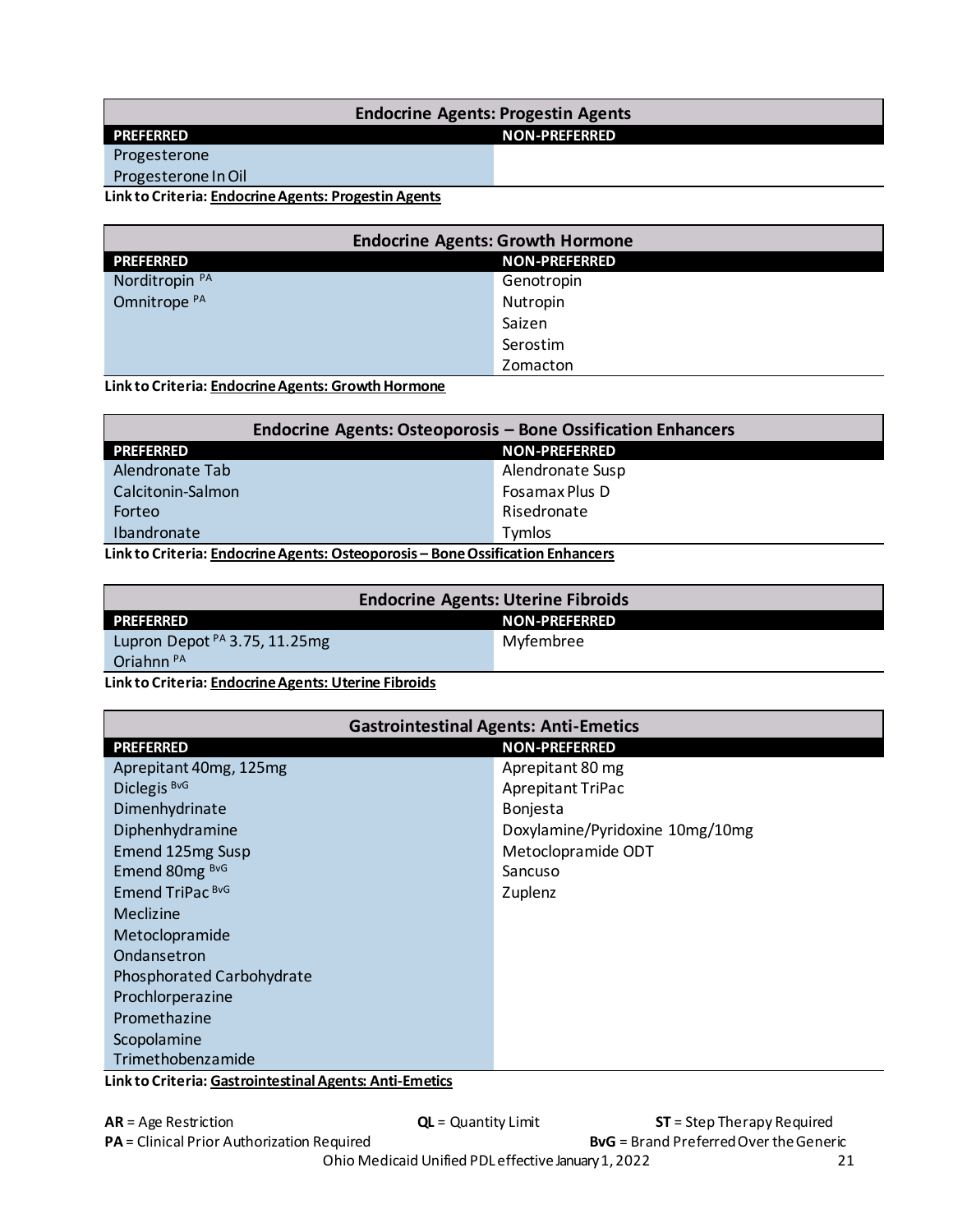<span id="page-21-0"></span>

| <b>Gastrointestinal Agents: Crohn's Disease</b> |                      |
|-------------------------------------------------|----------------------|
| <b>PREFERRED</b>                                | <b>NON-PREFERRED</b> |
| Azathioprine                                    | Ortikos ER           |
| <b>Budesonide ER Cap</b>                        |                      |
| Mercaptopurine                                  |                      |
| Methotrexate                                    |                      |
| Sulfasalazine                                   |                      |

**Link to Criteria: [Gastrointestinal Agents: Crohn's Disease](https://pharmacy.medicaid.ohio.gov/sites/default/files/20220101_UPDL_Criteria_Final.pdf#page=60)**

| Gastrointestinal Agents: Irritable Bowel Syndrome (IBS) / Selected GI |                      |
|-----------------------------------------------------------------------|----------------------|
| <b>PREFERRED</b>                                                      | <b>NON-PREFERRED</b> |
| Amitiza BvG ST                                                        | Alosetron            |
| Bisacodyl                                                             | Gattex               |
| Casanthranol/Docusate Sodium                                          | Linzess 72mcg        |
| Dicyclomine                                                           | Lubiprostone         |
| Diphenoxylate/Atropine                                                | Motegrity            |
| Lactulose                                                             | Mytesi               |
| Linzess $ST$ 145, 290 mcg                                             | Trulance             |
| Loperamide                                                            | Viberzi              |
| Polyethylene Glycol                                                   | Xifaxan              |
| <b>Psyllium Fiber</b>                                                 | Zorbtive             |
| Senna                                                                 |                      |

**Link to Criteria: [Gastrointestinal Agents: Irritable Bowel Syndrome \(IBS\) / Selected GI](https://pharmacy.medicaid.ohio.gov/sites/default/files/20220101_UPDL_Criteria_Final.pdf#page=61)** 

| <b>Gastrointestinal Agents: Opioid-Induced Constipation</b> |                      |
|-------------------------------------------------------------|----------------------|
| <b>PREFERRED</b>                                            | <b>NON-PREFERRED</b> |
| Amitiza BvG ST                                              | Lubiprostone         |
| Bisacodyl                                                   | Relistor             |
| Casanthranol/Docusate Sodium                                | Symproic             |
| Lactulose                                                   |                      |
| Movantik ST                                                 |                      |
| Polyethylene Glycol                                         |                      |
| <b>Psyllium Fiber</b>                                       |                      |
| Senna                                                       |                      |

**Link to Criteria: [Gastrointestinal Agents: Opioid-Induced Constipation](https://pharmacy.medicaid.ohio.gov/sites/default/files/20220101_UPDL_Criteria_Final.pdf#page=62)**

| <b>Gastrointestinal Agents: Pancreatic Enzymes</b> |           |
|----------------------------------------------------|-----------|
| <b>PREFERRED</b><br><b>NON-PREFERRED</b>           |           |
| Creon                                              | Pancreaze |
| Zenpep                                             | Pertzye   |
|                                                    | Viokace   |

**Link to Criteria: [Gastrointestinal Agents: Pancreatic Enzymes](https://pharmacy.medicaid.ohio.gov/sites/default/files/20220101_UPDL_Criteria_Final.pdf#page=63)**

| <b>Gastrointestinal Agents: Proton Pump Inhibitors</b>                                      |                       |                             |
|---------------------------------------------------------------------------------------------|-----------------------|-----------------------------|
| <b>PREFERRED</b>                                                                            | <b>NON-PREFERRED</b>  |                             |
| Lansoprazole Cap                                                                            | Aciphex               |                             |
| Nexium Granules BvG                                                                         | Dexilant              |                             |
| Omeprazole Cap                                                                              | Esomeprazole          |                             |
| $AR = Age$ Restriction                                                                      | $QL =$ Quantity Limit | $ST = Step Theory Required$ |
| <b>BvG</b> = Brand Preferred Over the Generic<br>PA = Clinical Prior Authorization Required |                       |                             |
| Ohio Medicaid Unified PDL effective January 1, 2022                                         |                       |                             |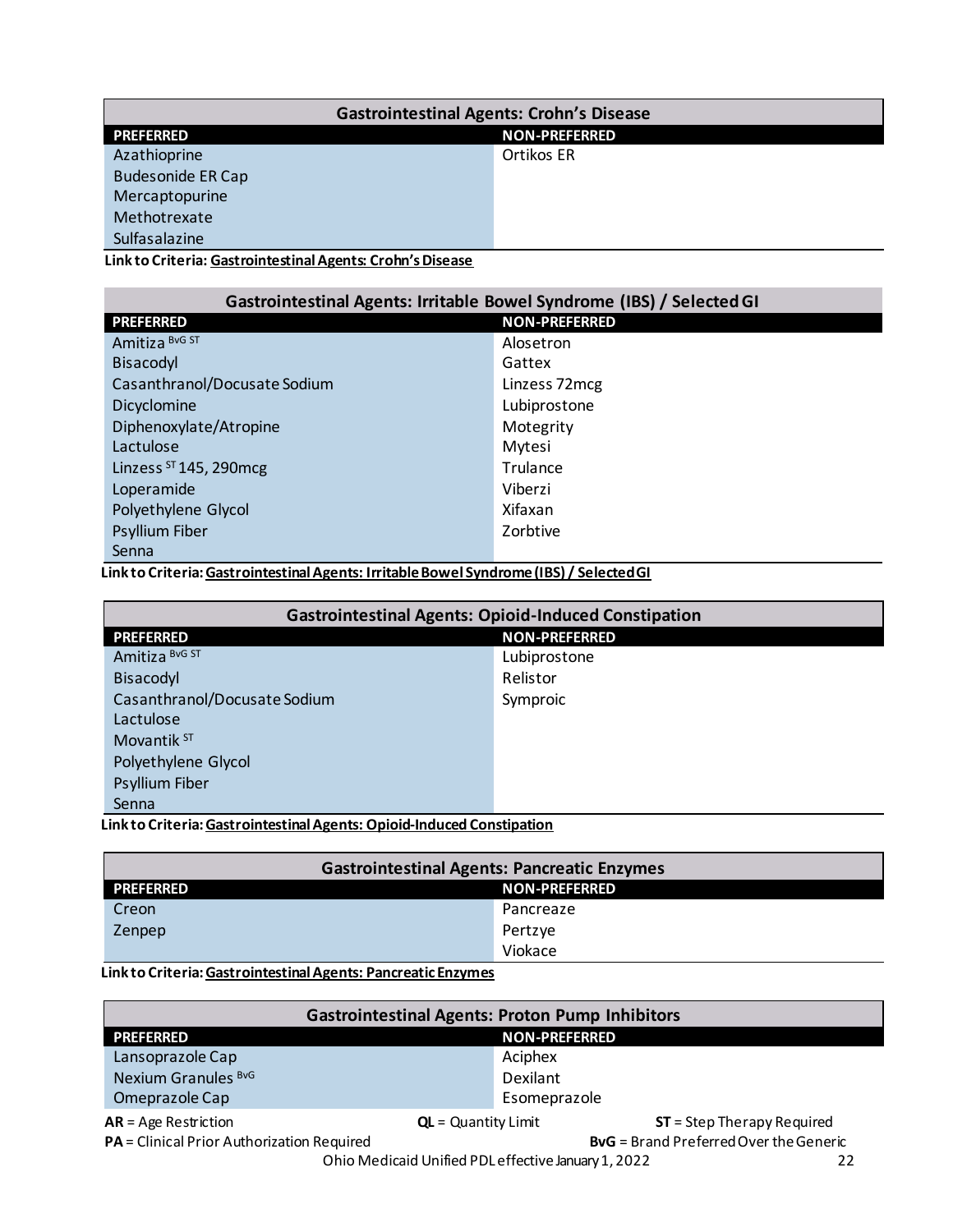<span id="page-22-0"></span>

| <b>Gastrointestinal Agents: Proton Pump Inhibitors</b> |                               |
|--------------------------------------------------------|-------------------------------|
| <b>PREFERRED</b>                                       | <b>NON-PREFERRED</b>          |
| Pantoprazole Tab                                       | <b>Esomeprazole Granules</b>  |
| Protonix Pak AR BvG                                    | Lansoprazole ODT              |
|                                                        | Omeprazole Tab                |
|                                                        | Omeprazole/Sodium Bicarbonate |
|                                                        | Pantoprazole Packet           |
|                                                        | <b>Prilosec Susp</b>          |
|                                                        | Protonix Susp AR              |
|                                                        | Rabeprazole                   |

**Link to Criteria: [Gastrointestinal Agents: Proton Pump Inhibitors](https://pharmacy.medicaid.ohio.gov/sites/default/files/20220101_UPDL_Criteria_Final.pdf#page=64)** 

| <b>Gastrointestinal Agents: Ulcerative Colitis</b> |                      |
|----------------------------------------------------|----------------------|
| <b>PREFERRED</b>                                   | <b>NON-PREFERRED</b> |
| <b>Balsalazide Disodium</b>                        | Dipentum             |
| <b>Budesonide ER Tab</b>                           | Mesalamine DR Tab    |
| Lialda BvG                                         | Mesalamine Supp      |
| Mesalamine DR Cap                                  | Uceris Foam          |
| Mesalamine Enema                                   | Zeposia              |
| Mesalamine ER                                      |                      |
| Pentasa                                            |                      |
| Sulfasalazine                                      |                      |

**Link to Criteria: [Gastrointestinal Agents: Ulcerative Colitis](https://pharmacy.medicaid.ohio.gov/sites/default/files/20220101_UPDL_Criteria_Final.pdf#page=65)** 

| <b>Genitourinary Agents: Benign Prostatic Hyperplasia</b>           |                        |  |
|---------------------------------------------------------------------|------------------------|--|
| <b>PREFERRED</b>                                                    | <b>NON-PREFERRED</b>   |  |
| <b>Alfuzosin</b>                                                    | Cardura XL             |  |
| Doxazosin                                                           | Dutasteride/Tamsulosin |  |
| Dutasteride                                                         | Silodosin              |  |
| Finasteride                                                         |                        |  |
| Prazosin                                                            |                        |  |
| Tadalafil <sup>PA</sup> 2.5, 5mg                                    |                        |  |
| Tamsulosin                                                          |                        |  |
| Terazosin                                                           |                        |  |
| talet e Astronia: Aentroniaem: Aenara: Benizo Baerrerich Henemalede |                        |  |

**Link to Criteria: [Genitourinary Agents: Benign Prostatic Hyperplasia](https://pharmacy.medicaid.ohio.gov/sites/default/files/20220101_UPDL_Criteria_Final.pdf#page=66)** 

| <b>Genitourinary Agents: Electrolyte Depleter Agents</b>            |                     |  |
|---------------------------------------------------------------------|---------------------|--|
| <b>PREFERRED</b><br><b>NON-PREFERRED</b>                            |                     |  |
| Calcium Acetate                                                     | Auryxia             |  |
| Calcium Carbonate Phoslyra                                          | Lanthanum Carbonate |  |
| Sevelamer<br>Velphoro                                               |                     |  |
| Link to Criteria: Genitourinary Agents: Electrolyte Depleter Agents |                     |  |

| <b>Genitourinary Agents: Urinary Antispasmodics</b>                                         |                                                      |  |
|---------------------------------------------------------------------------------------------|------------------------------------------------------|--|
| <b>PREFERRED</b>                                                                            | <b>NON-PREFERRED</b>                                 |  |
| Gelnique                                                                                    | Darifenacin                                          |  |
| Myrbetrig Tab                                                                               | Gemtesa                                              |  |
| Oxybutynin                                                                                  | Tolterodine                                          |  |
| $AR = Age$ Restriction                                                                      | $ST = Step Theory Required$<br>$QL =$ Quantity Limit |  |
| <b>BvG</b> = Brand Preferred Over the Generic<br>PA = Clinical Prior Authorization Required |                                                      |  |
| Ohio Medicaid Unified PDL effective January 1, 2022<br>23                                   |                                                      |  |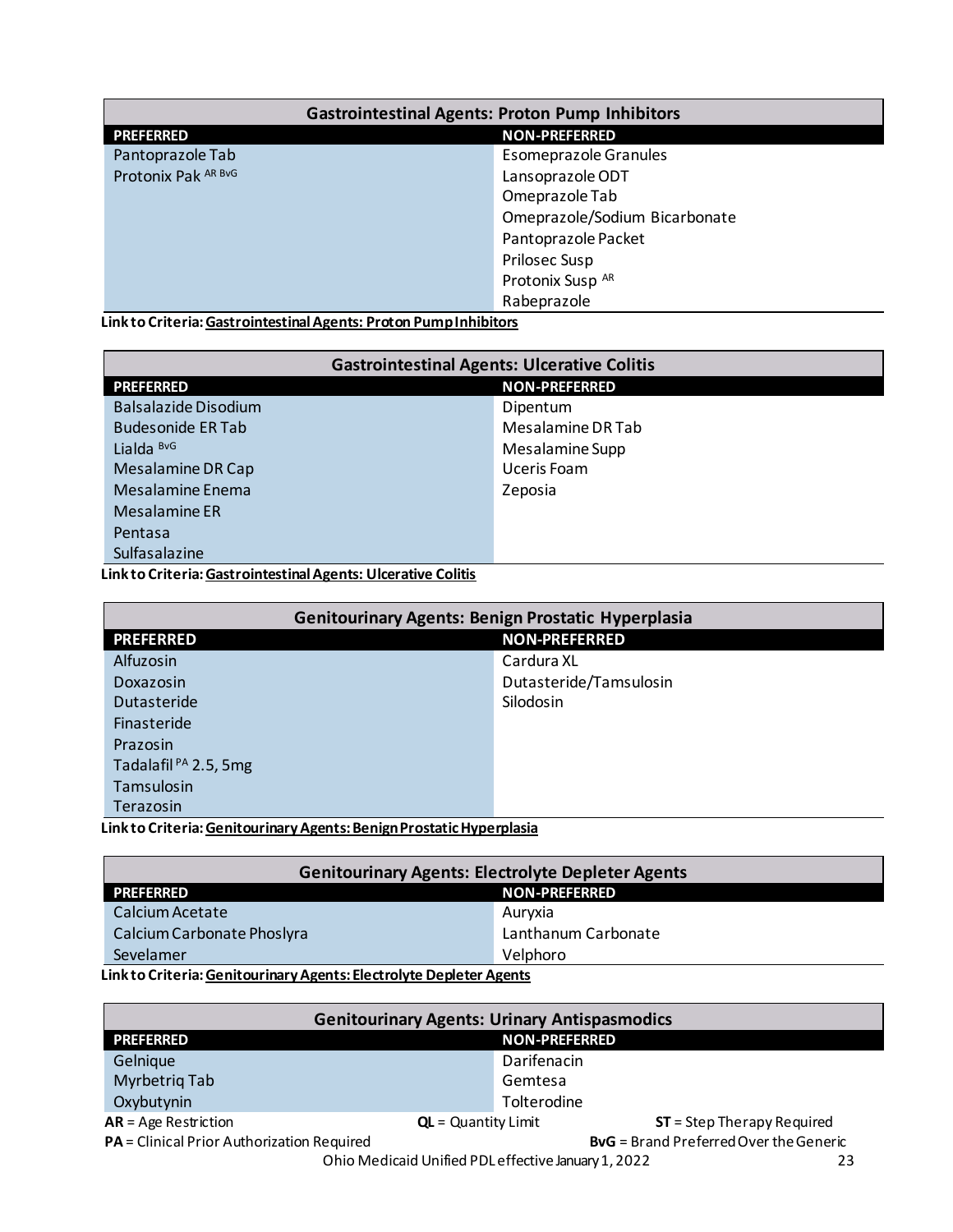<span id="page-23-0"></span>

| <b>NON-PREFERRED</b> |
|----------------------|
| Trospium             |
| Vesicare LS AR       |
|                      |
|                      |

#### Link to Criteria: Genitourinary Agents: Urinary Antispasmodics

| <b>Immunomodulator Agents for Systemic Inflammatory Disease</b> |                       |  |
|-----------------------------------------------------------------|-----------------------|--|
| <b>NON-PREFERRED</b><br><b>PREFERRED</b>                        |                       |  |
| Enbrel <sup>PA</sup>                                            | Actemra               |  |
| Humira PA QL                                                    | Cimzia                |  |
| Kineret <sup>PA</sup>                                           | Cosentyx              |  |
| Otezla <sup>PA</sup>                                            | Ilumya                |  |
| Taltz PAST                                                      | Kevzara               |  |
| Xeljanz IRPA QL                                                 | Olumiant              |  |
|                                                                 | Orencia               |  |
|                                                                 | Rinvoq                |  |
|                                                                 | Siliq                 |  |
|                                                                 | Simponi <sup>QL</sup> |  |
|                                                                 | Skyrizi               |  |
|                                                                 | Stelara               |  |
|                                                                 | Tremfya               |  |
|                                                                 | Xeljanz Sol           |  |
|                                                                 | Xeljanz XR            |  |

Link to Criteria: <u>Immunomodulator Agents for Systemic Inflammatory Disease</u>

| Infectious Disease Agents: Antibiotics - Cephalosporins |                             |  |
|---------------------------------------------------------|-----------------------------|--|
| <b>NON-PREFERRED</b><br><b>PREFERRED</b>                |                             |  |
| Cefadroxil                                              | Cephalexin 750mg            |  |
| Cephalexin 250, 500mg                                   | Cefpodoxime                 |  |
| Cefaclor                                                | Cefixime Cap                |  |
| <b>Cefaclor ER</b>                                      | Cefixime Susp <sup>AR</sup> |  |
| Cefaclor Susp <sup>AR</sup>                             | Suprax Chewable Tab AR      |  |
| Cefprozil                                               |                             |  |
| Cefprozil Susp AR                                       |                             |  |
| Cefuroxime                                              |                             |  |
| Cefdinir                                                |                             |  |

Link to Criteria: Infectious Disease Agents: Antibiotics - Cephalosporins

| Infectious Disease Agents: Antibiotics - Macrolides |  |  |
|-----------------------------------------------------|--|--|
| <b>NON-PREFERRED</b>                                |  |  |
| Eryped                                              |  |  |
| <b>Erythrocin Stearate</b>                          |  |  |
| Erythromycin                                        |  |  |
|                                                     |  |  |

Link to Criteria: Infectious Disease Agents: Antibiotics - Macrolides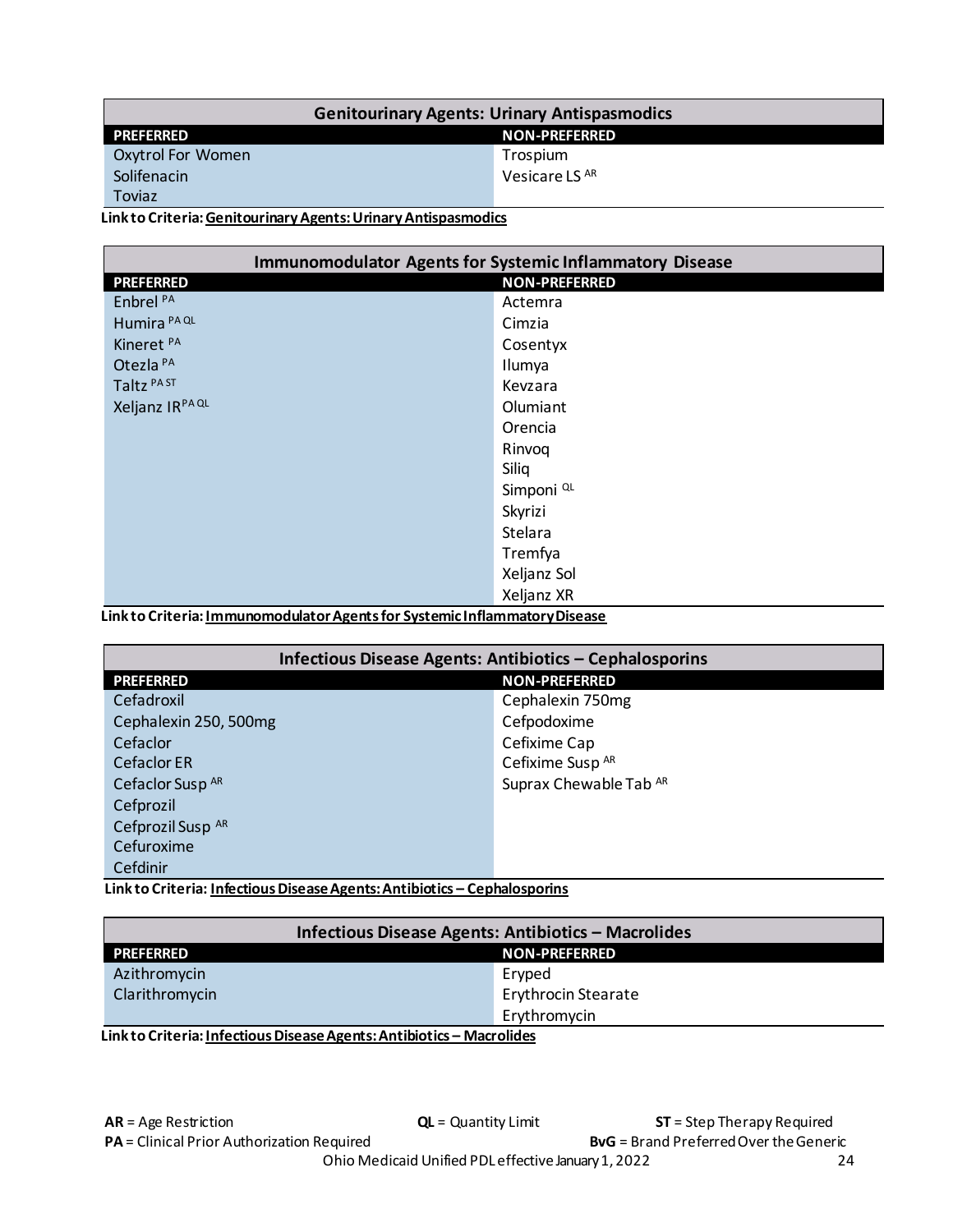<span id="page-24-0"></span>

| Infectious Disease Agents: Antibiotics - Quinolones |                      |  |
|-----------------------------------------------------|----------------------|--|
| <b>PREFERRED</b>                                    | <b>NON-PREFERRED</b> |  |
| Ciprofloxacin                                       | Baxdela              |  |
| Ciprofloxacin Susp AR                               | Ciprofloxacin ER     |  |
| Levofloxacin                                        | Moxifloxacin         |  |
|                                                     | Ofloxacin            |  |

Link to Criteria: Infectious Disease Agents: Antibiotics - Quinolones

| Infectious Disease Agents: Antibiotics - Inhaled |                       |  |
|--------------------------------------------------|-----------------------|--|
| <b>PREFERRED</b>                                 | <b>NON-PREFERRED</b>  |  |
| Arikayce <sup>PA QL</sup>                        | Bethkis <sup>AR</sup> |  |
| Tobramycin AR PA                                 | Cayston <sup>AR</sup> |  |
|                                                  | Kitabis Pak AR        |  |
|                                                  | Tobi Podhaler AR      |  |

Link to Criteria: Infectious Disease Agents: Antibiotics - Inhaled

| Infectious Disease Agents: Antibiotics - Tetracyclines                   |                               |  |
|--------------------------------------------------------------------------|-------------------------------|--|
| <b>NON-PREFERRED</b><br><b>PREFERRED</b>                                 |                               |  |
| Doxycycline 50, 100mg                                                    | Doxycycline 20, 40, 75, 150mg |  |
| Doxycycline Syr                                                          | Doxycycline DR                |  |
| Minocycline Cap                                                          | Minocycline ER                |  |
| Tetracycline                                                             | Minocycline Tab               |  |
| Vibramycin Susp AR                                                       | Nuzvra                        |  |
| Link to Critoria: Infortious Disogra Agants: Antibiotics - Totropyslings |                               |  |

<u> Link to Criteria: Infectious Disease Agents: Antibiotics – Tetracyclines</u> г

| Infectious Disease Agents: Antifungals for Onychomycosis & Systemic Infections |                      |  |
|--------------------------------------------------------------------------------|----------------------|--|
| <b>PREFERRED</b>                                                               | <b>NON-PREFERRED</b> |  |
| Fluconazole                                                                    | Cresemba             |  |
| Flucytosine                                                                    | Itraconazole         |  |
| Griseofulvin                                                                   | Noxafil Susp         |  |
| Ketoconazole                                                                   | Oravig               |  |
| Terbinafine                                                                    | Posaconazole         |  |
|                                                                                | Tolsura              |  |
|                                                                                | Voriconazole         |  |

Link to Criteria: Infectious Disease Agents: Antifungals for Onychomycosis & Systemic Infections

| Infectious Disease Agents: Antivirals - Hepatitis C Agents |                                     |  |
|------------------------------------------------------------|-------------------------------------|--|
| <b>NON-PREFERRED</b><br><b>PREFERRED</b>                   |                                     |  |
| Mavyret <sup>PA</sup>                                      | Harvoni 33.75-150, 45-200, 90-400mg |  |
| Pegasys <sup>PA</sup>                                      | Ledipasvir/Sofosbuvir               |  |
| Ribavirin <sup>PA</sup>                                    | Sovaldi                             |  |
| Sofosbuvir/Velpatasvir <sup>PA</sup>                       | Vosevi                              |  |
|                                                            | Zepatier                            |  |

Link to Criteria: Infectious Disease Agents: Antivirals - Hepatitis C Agents

| Infectious Disease Agents: Antivirals - Herpes            |                       |                                               |
|-----------------------------------------------------------|-----------------------|-----------------------------------------------|
| <b>PREFERRED</b>                                          | <b>NON-PREFERRED</b>  |                                               |
| Acyclovir                                                 | Famciclovir           |                                               |
| $AR = Age$ Restriction                                    | $QL =$ Quantity Limit | $ST =$ Step Therapy Required                  |
| PA = Clinical Prior Authorization Required                |                       | <b>BvG</b> = Brand Preferred Over the Generic |
| Ohio Medicaid Unified PDL effective January 1, 2022<br>25 |                       |                                               |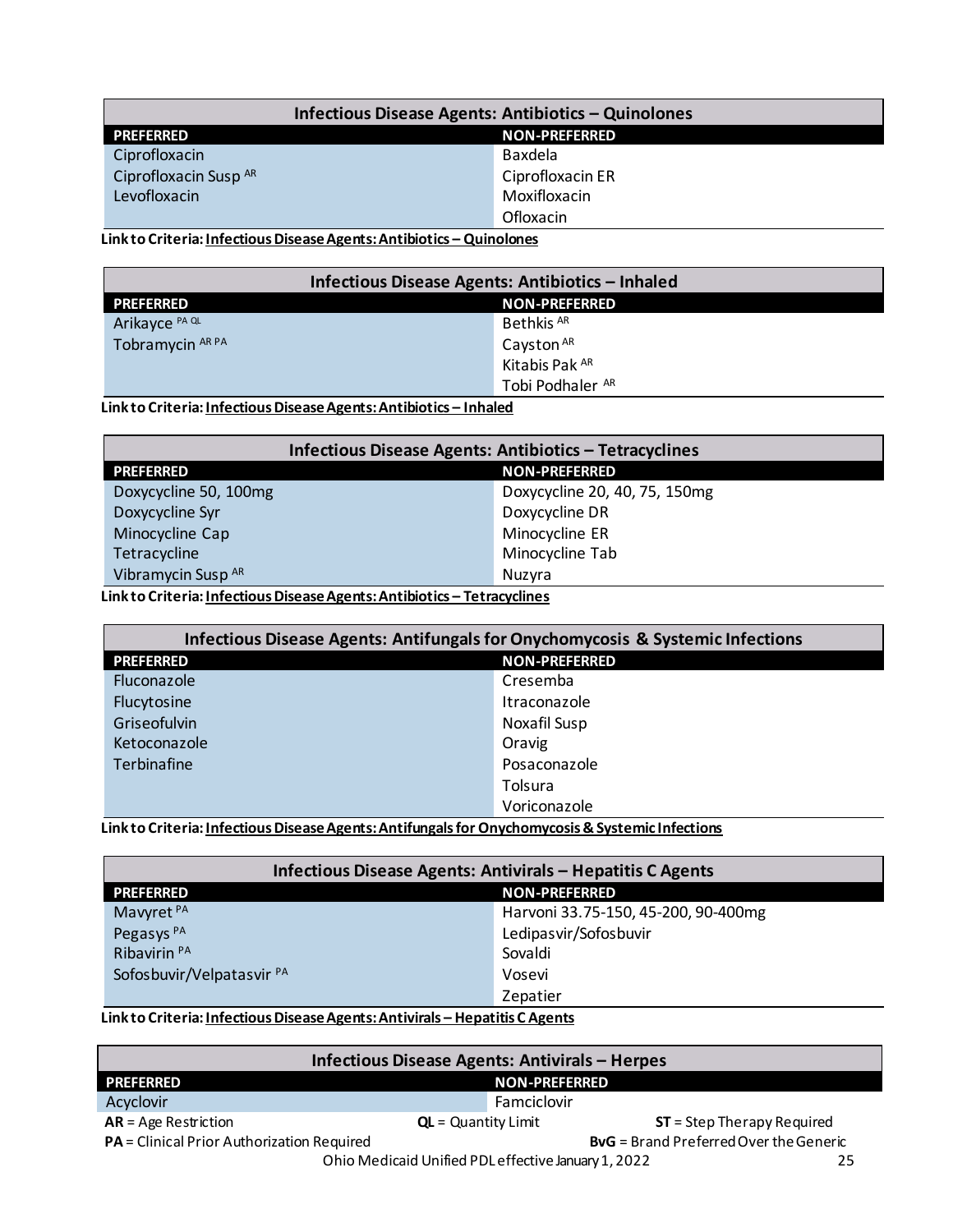#### **Infectious Disease Agents: Antivirals – Herpes**

## <span id="page-25-0"></span>**PREFERRED NON-PREFERRED**<br>
Valacyclovir Sitavig Sitavig

Valacyclovir

**Link to Criteria[: Infectious Disease Agents: Antivirals](https://pharmacy.medicaid.ohio.gov/sites/default/files/20220101_UPDL_Criteria_Final.pdf#page=78) – Herpes** 

| Infectious Disease Agents: Antivirals - HIV* |                                                    |
|----------------------------------------------|----------------------------------------------------|
| <b>PREFERRED</b>                             | <b>NON-PREFERRED</b>                               |
| Abacavir Sulfate                             | Abacavir Susp                                      |
| Abacavir/Lamivudine                          | Abacavir/Lamivudine/Zidovudine                     |
| <b>Atazanavir Sulfate</b>                    | Aptivus                                            |
| <b>Biktarvy</b>                              | Didanosine                                         |
| Cimduo                                       | Edurant                                            |
| Complera                                     | Efavirenz/Lamivudine/Tenofovir Disoproxil Fumarate |
| Delstrigo                                    | Emtricitabine                                      |
| Descovy                                      | Fosamprenavir                                      |
| Dovato                                       | Fuzeon                                             |
| Efavirenz                                    | Intelence BvG                                      |
| Efavirenz/Emtricitabine/Tenofovir            | Lamivudine                                         |
| Emtricitabine/Tenofovir Disoproxil Fumarate  | Lamivudine/Zidovudine                              |
| Emtriva <sup>BvG</sup>                       | Lopinavir/Ritonavir                                |
| Evotaz                                       | Nevirapine                                         |
| Genvoya                                      | Norvir Cap, Powder, Sol                            |
| <b>Isentress Chew Tab AR</b>                 | <b>Ritonavir Tab</b>                               |
| Isentress                                    | Selzentry                                          |
| Juluca                                       | Stavudine                                          |
| Kaletra Tab <sup>BvG</sup>                   | Stribild                                           |
| Norvir Tab BvG                               | Symtuza                                            |
| Odefsey                                      | Tybost                                             |
| Pifeltro                                     | Viracept                                           |
| Prezcobix                                    |                                                    |
| Prezista                                     |                                                    |
| Ritonavir                                    |                                                    |
| Rukobia ER <sup>PA</sup>                     |                                                    |
| Symfi BvG                                    |                                                    |
| Symfi Lo BvG                                 |                                                    |
| <b>Temixys</b>                               |                                                    |
| Tenofovir Disoproxil 300mg                   |                                                    |
| <b>Tivicay</b>                               |                                                    |
| <b>Tivicay PD</b>                            |                                                    |
| Triumeg                                      |                                                    |
| Viread                                       |                                                    |
| <b>Viread Oral Powder</b>                    |                                                    |
| Zidovudine                                   |                                                    |

**Link to Criteria[: Infectious Disease Agents: Antivirals](https://pharmacy.medicaid.ohio.gov/sites/default/files/20220101_UPDL_Criteria_Final.pdf#page=79) – HIV** 

| <b>Ophthalmic Agents: Ophthalmic Steroids</b>                                               |                                                       |  |
|---------------------------------------------------------------------------------------------|-------------------------------------------------------|--|
| <b>PREFERRED</b>                                                                            | <b>NON-PREFERRED</b>                                  |  |
| Dexamethasone Sodium Phosphate                                                              | Alrex BvG                                             |  |
| $AR = Age$ Restriction                                                                      | $ST =$ Step Therapy Required<br>$QL =$ Quantity Limit |  |
| <b>BvG</b> = Brand Preferred Over the Generic<br>PA = Clinical Prior Authorization Required |                                                       |  |
| Ohio Medicaid Unified PDL effective January 1, 2022<br>26                                   |                                                       |  |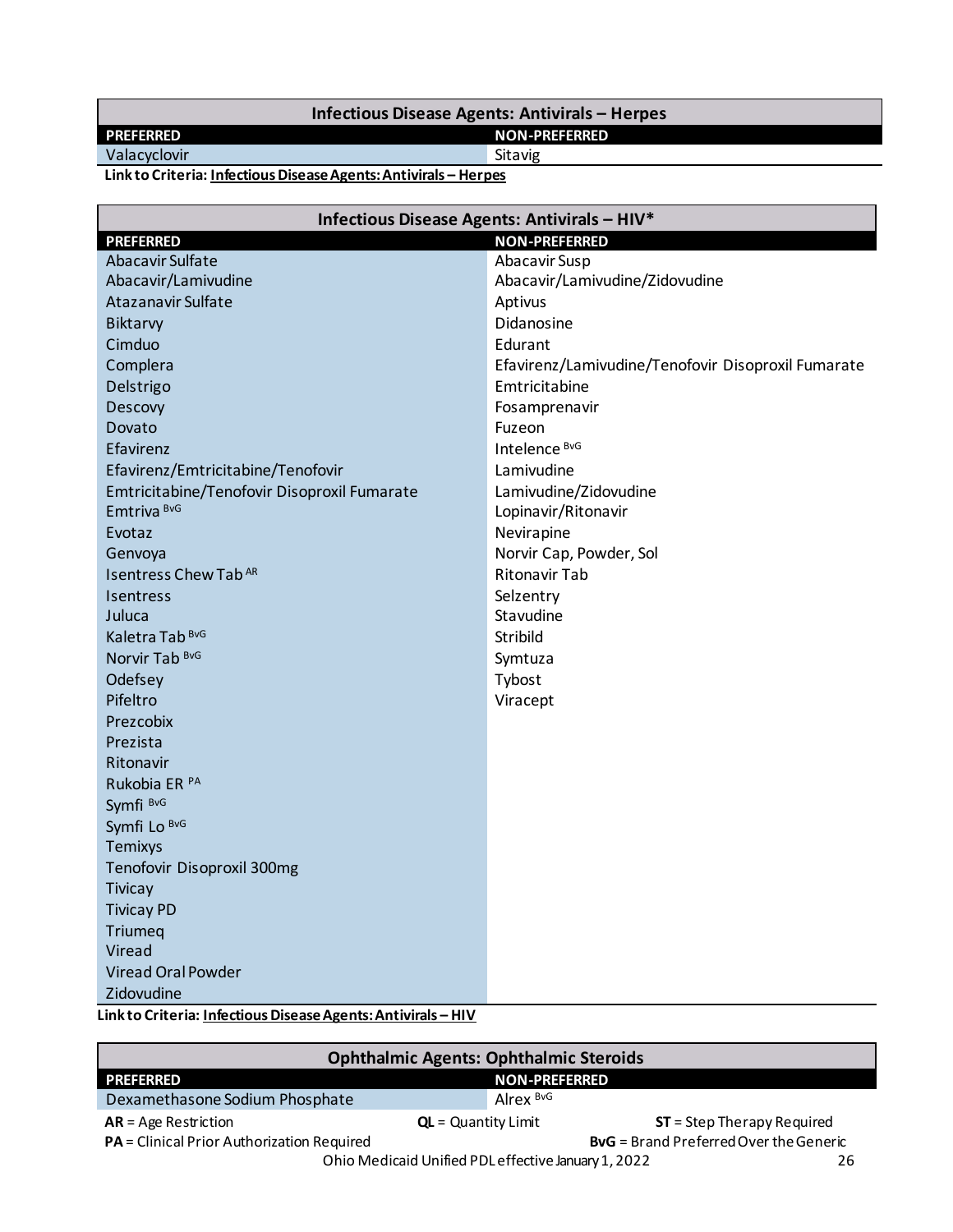<span id="page-26-0"></span>

| <b>Ophthalmic Agents: Ophthalmic Steroids</b>               |                        |
|-------------------------------------------------------------|------------------------|
| <b>PREFERRED</b>                                            | <b>NON-PREFERRED</b>   |
| Durezol BvG                                                 | Difluprednate          |
| Fluorometholone                                             | Flarex                 |
| <b>Fml Forte</b>                                            | Inveltys               |
| Fml S.O.P.                                                  | Lotemax <sup>BvG</sup> |
| <b>Pred Mild</b>                                            | Lotemax SM             |
| Prednisolone Acetate                                        | Loteprednol            |
| Prednisolone Sodium Phosphate                               | Maxidex                |
| t belata Cultanlar Ombibalarka Amerika Ombibalarka Chanakla |                        |

**Link to Criteria: [Ophthalmic Agents: Ophthalmic Steroids](https://pharmacy.medicaid.ohio.gov/sites/default/files/20220101_UPDL_Criteria_Final.pdf#page=80)**

| <b>Ophthalmic Agents: Antibiotic and Antibiotic-Steroid Combination Drops and Ointments</b> |                                   |
|---------------------------------------------------------------------------------------------|-----------------------------------|
| <b>PREFERRED</b>                                                                            | <b>NON-PREFERRED</b>              |
| Bacitracin-Polymyxin                                                                        | Azasite                           |
| Ciloxan                                                                                     | <b>Bacitracin</b>                 |
| Ciprofloxacin                                                                               | <b>Besivance</b>                  |
| Erythromycin                                                                                | Blephamide                        |
| Gentamicin                                                                                  | Gatifloxacin                      |
| Moxifloxacin                                                                                | Levofloxacin                      |
| Neomycin/Polymyxin/Bacitracin                                                               | Moxifloxacin (Generic of Moxeza)  |
| Neomycin/Polymyxin/Bacitracin/Hydrocortisone                                                | Neomycin/Polymyxin/Hydrocortisone |
| Neomycin/Polymyxin/Dexamethasone                                                            | Pred-G                            |
| Neomycin/Polymyxin/Gramicidin                                                               | Tobradex ST BvG                   |
| Ofloxacin                                                                                   | Tobramycin/Dexamethasone 0.3/0.1% |
| Polymyxin/Trimethoprim                                                                      | Zylet                             |
| Sulfacetamide Sodium Ophth Sol 10%                                                          |                                   |
| Sulfacetamide/Prednisolone                                                                  |                                   |
| Tobradex <sup>BvG</sup>                                                                     |                                   |
| Tobramycin                                                                                  |                                   |

**Link to Criteria: Ophthalmic Agents: [Antibiotic and Antibiotic-Steroid Combination Drops and Ointments](https://pharmacy.medicaid.ohio.gov/sites/default/files/20220101_UPDL_Criteria_Final.pdf#page=81)** 

| <b>Ophthalmic Agents: Antihistamines &amp; Mast Cell Stabilizers</b>         |                        |
|------------------------------------------------------------------------------|------------------------|
| <b>PREFERRED</b>                                                             | <b>NON-PREFERRED</b>   |
| Azelastine                                                                   | Alocril                |
| Cromolyn                                                                     | Alomide                |
| Ketotifen                                                                    | Bepreve <sup>BvG</sup> |
| Olopatadine                                                                  | Epinastine             |
|                                                                              | Lastacaft              |
| Zerviate                                                                     |                        |
| Lielcto Critoria: Onbtholmic Aconta: Antibiotomines 9, Mast Coll Stabilizare |                        |

**Link to Criteria: [Ophthalmic Agents: Antihistamines & Mast Cell Stabilizers](https://pharmacy.medicaid.ohio.gov/sites/default/files/20220101_UPDL_Criteria_Final.pdf#page=82)** 

| <b>Ophthalmic Agents: Dry Eye Treatments</b>            |                            |
|---------------------------------------------------------|----------------------------|
| <b>PREFERRED</b>                                        | <b>NON-PREFERRED</b>       |
| Restasis Trays ST                                       | Cegua                      |
|                                                         | Eysuvis                    |
|                                                         | <b>Restasis Multi-Dose</b> |
|                                                         | Xiidra                     |
| Link to Criteria: Ophthalmic Agents: Dry Eye Treatments |                            |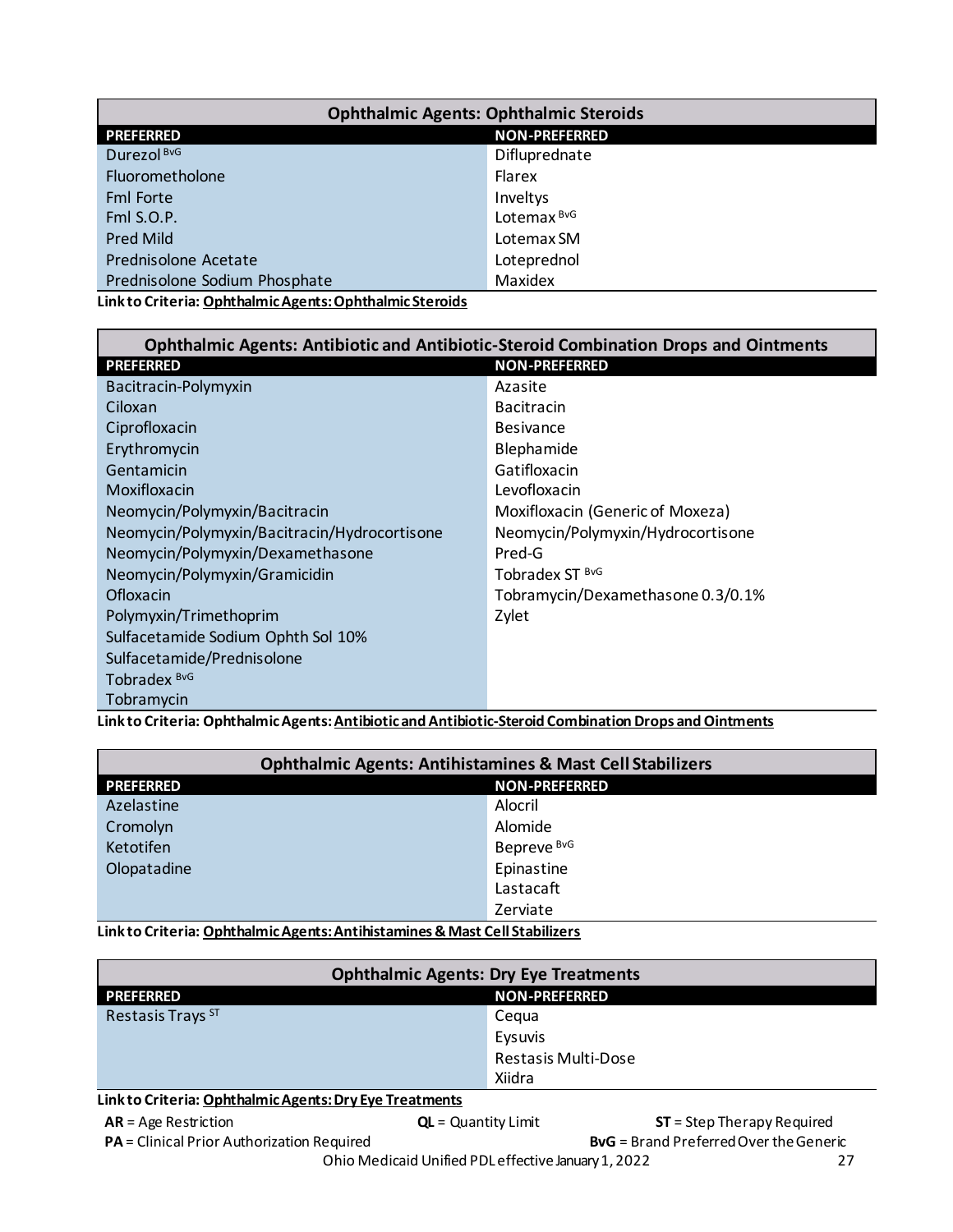<span id="page-27-0"></span>

| <b>Ophthalmic Agents: Glaucoma Agents</b>            |                      |
|------------------------------------------------------|----------------------|
| <b>PREFERRED</b>                                     | <b>NON-PREFERRED</b> |
| Alphagan P 0.1% ST                                   | Apraclonidine        |
| Alphagan P 0.15% BvG                                 | <b>Betoptic S</b>    |
| Azopt BvG ST                                         | Bimatoprost          |
| <b>Betaxolol</b>                                     | Brimonidine 0.15%    |
| Brimonidine 0.2%                                     | <b>Brinzolamide</b>  |
| Carteolol                                            | Iopidine             |
| Combigan $ST$                                        | Istalol              |
| Dorzolamide                                          | Lumigan              |
| Dorzolamide/Timolol                                  | Travoprost           |
| Latanaprost                                          | Vyzulta              |
| Levobunolol                                          | Xelpros              |
| Metipranolol                                         | Zioptan              |
| Rhopressa                                            |                      |
| Rocklatan                                            |                      |
| Simbrinza                                            |                      |
| Timolol                                              |                      |
| Travatan Z BvG ST                                    |                      |
| Link to Criteria: Ophthalmic Agents: Glaucoma Agents |                      |

| <b>Ophthalmic Agents: NSAIDs</b> |                      |
|----------------------------------|----------------------|
| <b>PREFERRED</b>                 | <b>NON-PREFERRED</b> |
| Diclofenac                       | Acuvail              |
| Flurbiprofen                     | <b>Bromfenac</b>     |
| Ketorolac                        | <b>Bromsite</b>      |
|                                  | Ilevro               |
|                                  | Nevanac              |
|                                  | Prolensa             |

**Link to Criteria: [Ophthalmic Agents: NSAIDs](https://pharmacy.medicaid.ohio.gov/sites/default/files/20220101_UPDL_Criteria_Final.pdf#page=85)** 

| <b>Otic Agents: Antibacterial and Antibacterial/Steroid Combinations</b> |                             |
|--------------------------------------------------------------------------|-----------------------------|
| <b>PREFERRED</b>                                                         | <b>NON-PREFERRED</b>        |
| Cipro HC                                                                 | Ciprofloxacin               |
| Ciprodex <sup>BvG</sup>                                                  | Ciprofloxacin/Dexamethasone |
| Cortisporin-TC                                                           | Ciprofloxacin/Fluocinolone  |
| Neomycin/Polymyxin B/Hydrocortisone                                      |                             |
| Ofloxacin                                                                |                             |

**Link to Criteria: [Otic Agents: Antibacterial and Antibacterial/Steroid Combinations](https://pharmacy.medicaid.ohio.gov/sites/default/files/20220101_UPDL_Criteria_Final.pdf#page=86)**

| <b>Respiratory Agents: Antihistamines - Second Generation</b> |                                                       |
|---------------------------------------------------------------|-------------------------------------------------------|
| <b>PREFERRED</b>                                              | <b>NON-PREFERRED</b>                                  |
| Cetirizine Syr                                                | Cetirizine Chewable                                   |
| Cetirizine Tab                                                | Clarinex-D                                            |
| Cetirizine/Pseudoephedrine                                    | Desloratadine                                         |
| Loratadine Rapid Dissolve                                     | Fexofenadine                                          |
| Loratadine Syr                                                | Levocetirizine                                        |
| Loratadine Tab                                                |                                                       |
| $AR = Age$ Restriction                                        | $ST =$ Step Therapy Required<br>$QL =$ Quantity Limit |

**PA** = Clinical Prior Authorization Required<br>Ohio Medicaid Unified PDL effective January 1, 2022<br>28

Ohio Medicaid Unified PDL effective January 1, 2022 28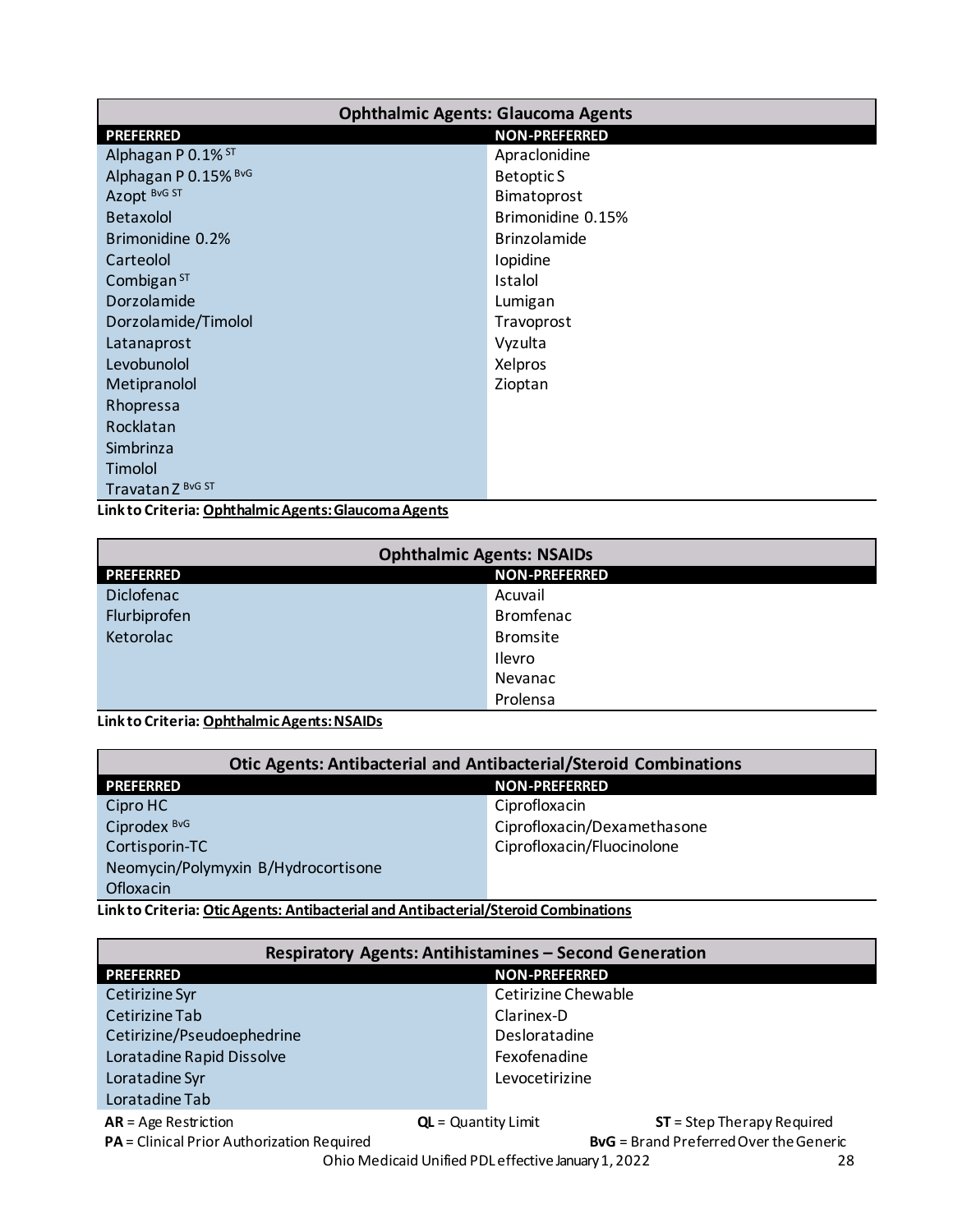#### Respiratory Agents: Antihistamines - Second Generation

**NON-PREFERRED** 

Loratadine/Pseudoephedrine

<span id="page-28-0"></span>**PREFERRED** 

Link to Criteria: Respiratory Agents: Antihistamines - Second Generation

| <b>Respiratory Agents: Cystic Fibrosis</b> |                      |  |
|--------------------------------------------|----------------------|--|
| <b>PREFERRED</b>                           | <b>NON-PREFERRED</b> |  |
| Kalydeco <sup>PA</sup>                     | Bronchitol           |  |
| Orkambi <sup>PA</sup>                      |                      |  |
| Symdeko <sup>PA</sup>                      |                      |  |
| Trikafta <sup>PA</sup>                     |                      |  |

Link to Criteria: Respiratory Agents: Cystic Fibrosis

| <b>Respiratory Agents: Epinephrine Auto-Injectors</b>              |                      |
|--------------------------------------------------------------------|----------------------|
| <b>PREFERRED</b>                                                   | <b>NON-PREFERRED</b> |
| Epinephrine (labeler 49502)                                        | Epipen               |
| Symjepi                                                            | Epipen JR            |
| Lieleta Cuitania: Dagoninetan: Aganta: Fuingebuing Arcta Iniqatana |                      |

Link to Criteria: Respiratory Agents: Epinephrine Auto-Injectors

| <b>Respiratory Agents: Hereditary Angioedema</b> |                      |
|--------------------------------------------------|----------------------|
| <b>PREFERRED</b>                                 | <b>NON-PREFERRED</b> |
| Haegarda <sup>PA</sup>                           | <b>Berinert</b>      |
| Ruconest <sup>PA</sup>                           | Cinryze              |
| Takhzyro <sup>PA</sup>                           | Icatibant Acetate    |
|                                                  | Kalbitor             |

Link to Criteria: Respiratory Agents: Hereditary Angioedema

| <b>Respiratory Agents: Inhaled Agents</b>       |                            |                             |
|-------------------------------------------------|----------------------------|-----------------------------|
| <b>PREFERRED</b>                                | <b>NON-PREFERRED</b>       |                             |
| Advair Diskus BvG                               | Aerospan HFA               |                             |
| <b>Advair HFA</b>                               | Airduo Digihaler           |                             |
| Albuterol Nebulizer Sol 0.083%, 0.5% Conc       | Airduo Respiclick          |                             |
| Albuterol Nebulizer Sol 0.42mg/ml, 0.63mg/ml AR | <b>Albuterol HFA</b>       |                             |
| Anoro Ellipta                                   | Alvesco                    |                             |
| Asmanex Twisthaler                              | Armonair Digihaler         |                             |
| <b>Atrovent HFA</b>                             | Armonair Respiclick        |                             |
| Budesonide Nebulizer Sol AR                     | <b>Arnuity Ellipta</b>     |                             |
| <b>Combivent Respimat</b>                       | Asmanex HFA                |                             |
| Cromolyn Neb Sol                                | Bevespi Aerosphere         |                             |
| <b>Dulera</b>                                   | <b>Breo Ellipta</b>        |                             |
| <b>Flovent</b>                                  | <b>Breztri Aerosphere</b>  |                             |
| Incruse Ellipta                                 | Brovana <sup>BvG</sup>     |                             |
| Ipratropium                                     | Budesonide/Formoterol      |                             |
| Ipratropium/Albuterol Nebulizer Sol             | Duaklir Pressair           |                             |
| ProAir HFA BvG                                  | Fluticasone/Salmeterol     |                             |
| <b>Pulmicort Flexhaler</b>                      | Levalbuterol Nebulizer Sol |                             |
| Serevent Diskus                                 | Lonhala Magnair            |                             |
| Spiriva                                         | Perforomist <sup>BvG</sup> |                             |
| $AR = Age$ Restriction                          | $QL =$ Quantity Limit      | $ST = Step Theory Required$ |

PA = Clinical Prior Authorization Required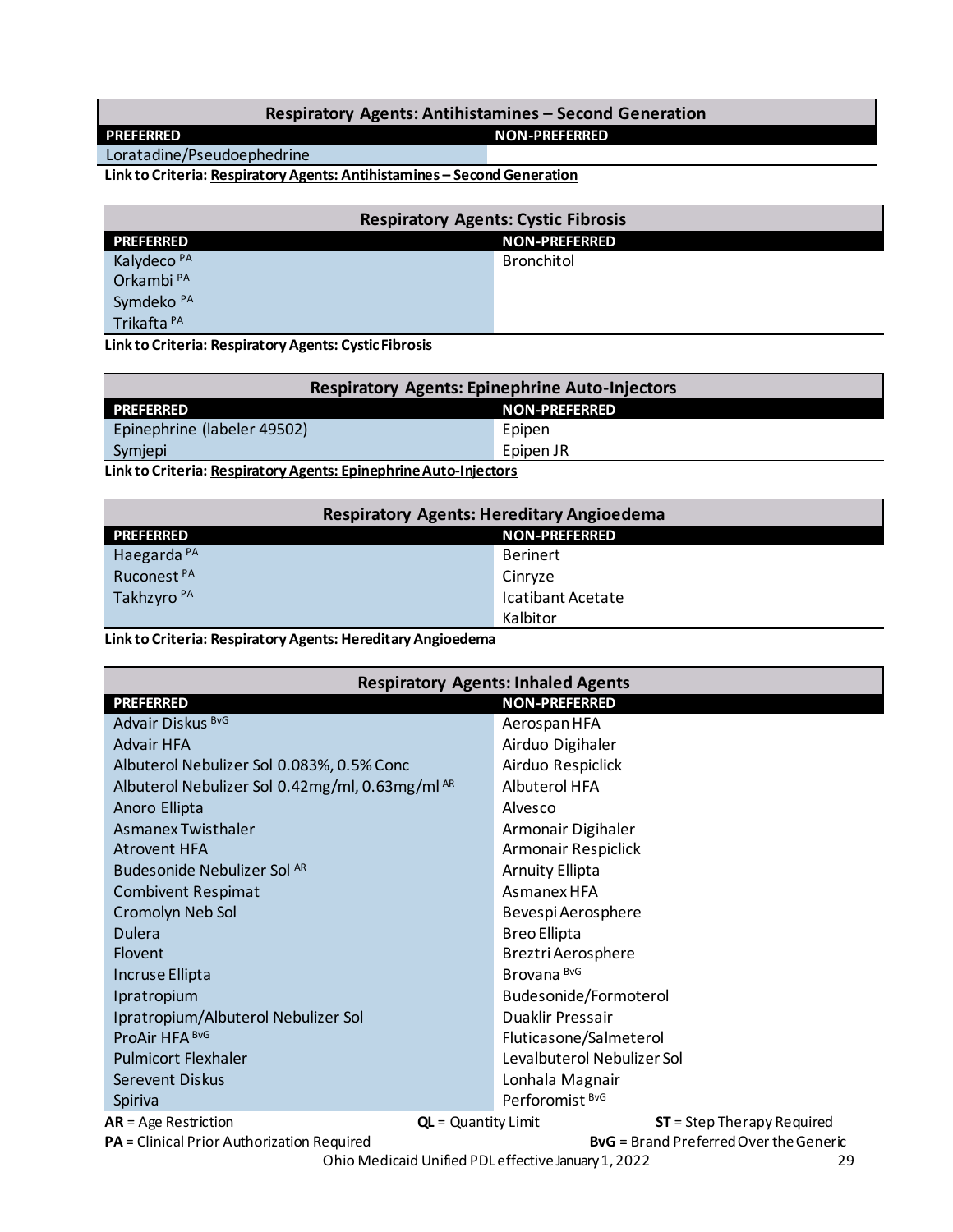<span id="page-29-0"></span>

| <b>Respiratory Agents: Inhaled Agents</b> |                        |
|-------------------------------------------|------------------------|
| <b>PREFERRED</b>                          | <b>NON-PREFERRED</b>   |
| Stiolto                                   | Proair Digihaler       |
| Striverdi Respimat                        | Proair Respiclick      |
| Symbicort BvG                             | Proventil              |
| Ventolin HFA BvG                          | Qvar                   |
|                                           | <b>Trelegy Ellipta</b> |
|                                           | Tudorza                |
|                                           | Wixela Inhub           |
|                                           | <b>Xopenex HFA</b>     |
|                                           | Yupelri                |

Link to Criteria: Respiratory Agents: Inhaled Agents

| <b>Respiratory Agents: Leukotriene Receptor Modifiers &amp; Inhibitors</b> |               |
|----------------------------------------------------------------------------|---------------|
| <b>PREFERRED</b>                                                           | NON-PREFERRED |
| Montelukast                                                                | Zileuton      |
| Zafirlukast <sup>ST</sup>                                                  | Zyflo         |
|                                                                            |               |

Link to Criteria: Respiratory Agents: Leukotriene Receptor Modifiers & Inhibitors

| Respiratory Agents: Monoclonal Antibodies-Anti-IL/Anti-IgE |                      |  |
|------------------------------------------------------------|----------------------|--|
| <b>PREFERRED</b>                                           | <b>NON-PREFERRED</b> |  |
| Fasenra <sup>PA</sup>                                      | Dupixent             |  |
| Nucala <sup>PA</sup>                                       |                      |  |
| Xolair <sup>PA</sup>                                       |                      |  |

Link to Criteria: Respiratory Agents: Monoclonal Antibodies-Anti-IL/Anti-IgE

| <b>Respiratory Agents: Nasal Preparations</b> |                              |
|-----------------------------------------------|------------------------------|
| <b>NON-PREFERRED</b><br><b>PREFERRED</b>      |                              |
| Azelastine                                    | Azelastine/Fluticasone Spray |
| <b>Flunisolide</b>                            | Beconase AQ                  |
| Fluticasone (Generic of Flonase)              | <b>Budesonide</b>            |
| Ipratropium                                   | Mometasone                   |
| Olopatadine                                   | <b>Omnaris</b>               |
|                                               | Qnasl                        |
|                                               | Xhance                       |
|                                               | Zetonna                      |

Link to Criteria: Respiratory Agents: Nasal Preparations

| <b>Respiratory Agents: Other Agents</b> |                      |
|-----------------------------------------|----------------------|
| <b>PREFERRED</b>                        | <b>NON-PREFERRED</b> |
|                                         | Daliresp             |

#### Link to Criteria: Respiratory Agents: Other Agents

| <b>Topical Agents: Antifungals</b>                                                          |                                                      |  |
|---------------------------------------------------------------------------------------------|------------------------------------------------------|--|
| <b>PREFERRED</b>                                                                            | <b>NON-PREFERRED</b>                                 |  |
| Alevazol                                                                                    | <b>Butenafine</b>                                    |  |
| Ciclopirox                                                                                  | Ciclopirox Kit                                       |  |
| Clotrimazole                                                                                | Ertaczo                                              |  |
| $AR = Age$ Restriction                                                                      | $ST = Step Theory Required$<br>$QL =$ Quantity Limit |  |
| PA = Clinical Prior Authorization Required<br><b>BvG</b> = Brand Preferred Over the Generic |                                                      |  |
| Ohio Medicaid Unified PDL effective January 1, 2022<br>30                                   |                                                      |  |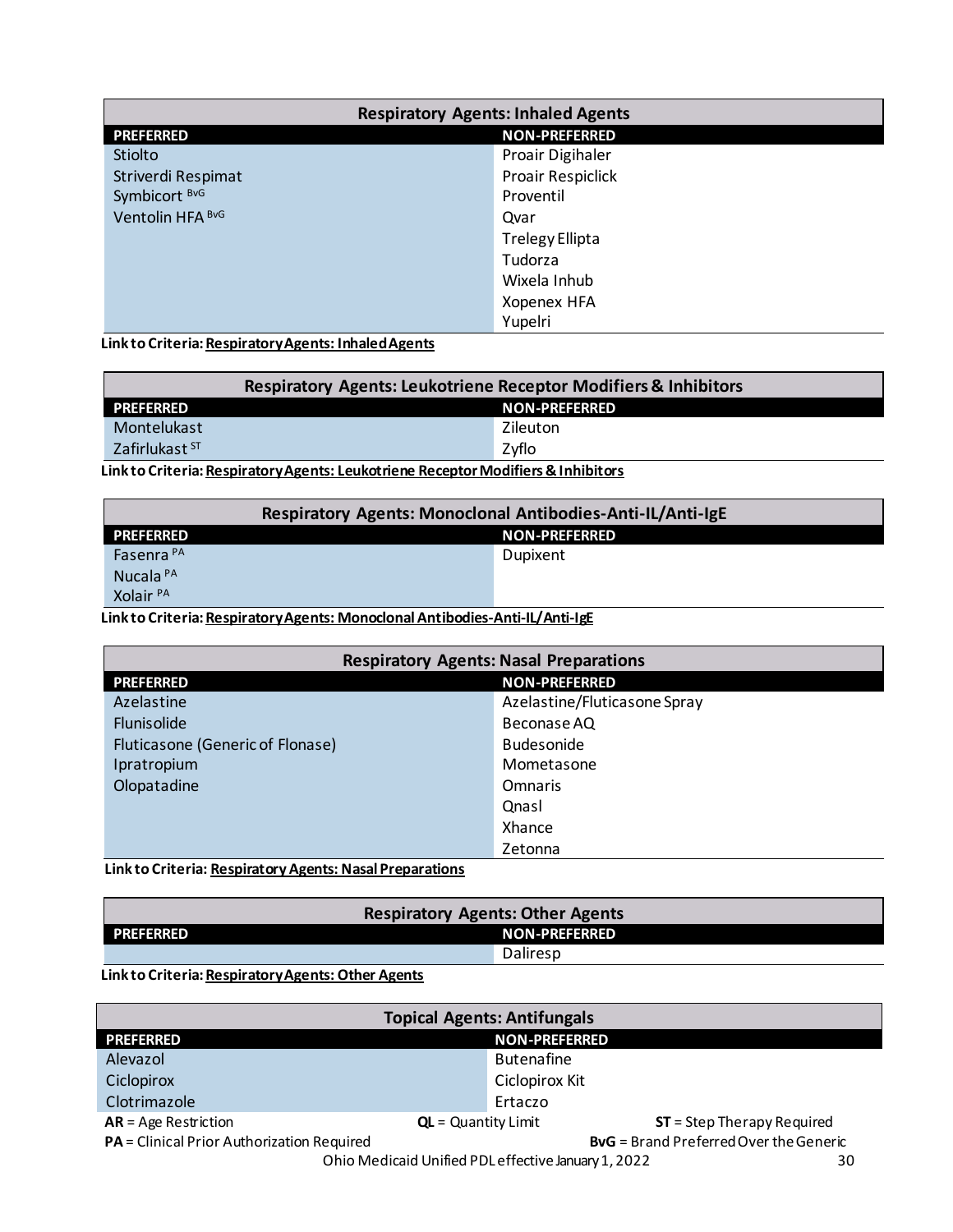<span id="page-30-0"></span>

| <b>Topical Agents: Antifungals</b>       |                                             |  |
|------------------------------------------|---------------------------------------------|--|
| <b>NON-PREFERRED</b><br><b>PREFERRED</b> |                                             |  |
| Clotrimazole/Betamethasone               | Jublia                                      |  |
| Econazole                                | Ketoconazole Foam                           |  |
| Ketoconazole                             | Luliconazole                                |  |
| Miconazole                               | Miconazole/Zinc Oxide/White Petrolatum Oint |  |
| <b>Nystatin</b>                          | <b>Naftifine</b>                            |  |
| Nystatin/Triamcinolone                   | Oxiconazole                                 |  |
| Terbinafine                              | Tavaborole                                  |  |
| Tolnaftate                               |                                             |  |

**Link to Criteria: [Topical Agents: Antifungals](https://pharmacy.medicaid.ohio.gov/sites/default/files/20220101_UPDL_Criteria_Final.pdf#page=97)** 

| <b>Topical Agents: Antiparasitics</b> |                      |
|---------------------------------------|----------------------|
| <b>PREFERRED</b>                      | <b>NON-PREFERRED</b> |
| Natroba <sup>BvG</sup>                | Eurax                |
| Permethrin                            | Malathion            |
| Piperonyl Butoxide/Pyrethrins         | Sklice               |
|                                       | Spinosad             |

**Link to Criteria: [Topical Agents: Antiparasitics](https://pharmacy.medicaid.ohio.gov/sites/default/files/20220101_UPDL_Criteria_Final.pdf#page=98)** 

| <b>Topical Agents: Corticosteroids</b>   |                                               |  |
|------------------------------------------|-----------------------------------------------|--|
| <b>PREFERRED</b><br><b>NON-PREFERRED</b> |                                               |  |
| Amcinonide                               | Alclometasone                                 |  |
| Betamethasone Dip/Calcipotriene Oint     | Apexicon E                                    |  |
| Betamethasone Valerate                   | Betamethasone Dipropionate                    |  |
| Clobetasol Propionate                    | Betamethasone Dipropionate/Calcipotriene Susp |  |
| Derma-Smoothe/FS BvG                     | Betamethasone Valerate Aerosol Foam           |  |
| Desonide Cream, Oint                     | <b>Bryhali</b>                                |  |
| Diflorasone Diacetate                    | Clocortolone Pivalate                         |  |
| Fluocinolone Acetonide 0.01% Sol         | Cordran Tape                                  |  |
| Fluocinonide Acetonide 0.05%             | Desonate Gel                                  |  |
| <b>Flurandrenolide</b>                   | Desonide Lotion                               |  |
| Fluticasone Propionate Cream, Oint       | Desoximetasone                                |  |
| Hydrocortisone                           | Fluocinolone Acetonide 0.01% Oil              |  |
| Mometasone Furoate                       | Fluocinolone Acetonide 0.025%                 |  |
| Prednicarbate                            | Fluocinonide Acetonide 0.1%                   |  |
| Triamcinolone                            | Fluticasone Propionate Lotion                 |  |
|                                          | Halcinonide Cream                             |  |
|                                          | Halobetasol Propionate                        |  |
|                                          | Hydrocortisone Butyrate                       |  |
|                                          | Hydrocortisone Valerate                       |  |
|                                          | Halog                                         |  |
|                                          | Impeklo                                       |  |
|                                          | Pandel                                        |  |

**Link to Criteria: [Topical Agents: Corticosteroids](https://pharmacy.medicaid.ohio.gov/sites/default/files/20220101_UPDL_Criteria_Final.pdf#page=99)**